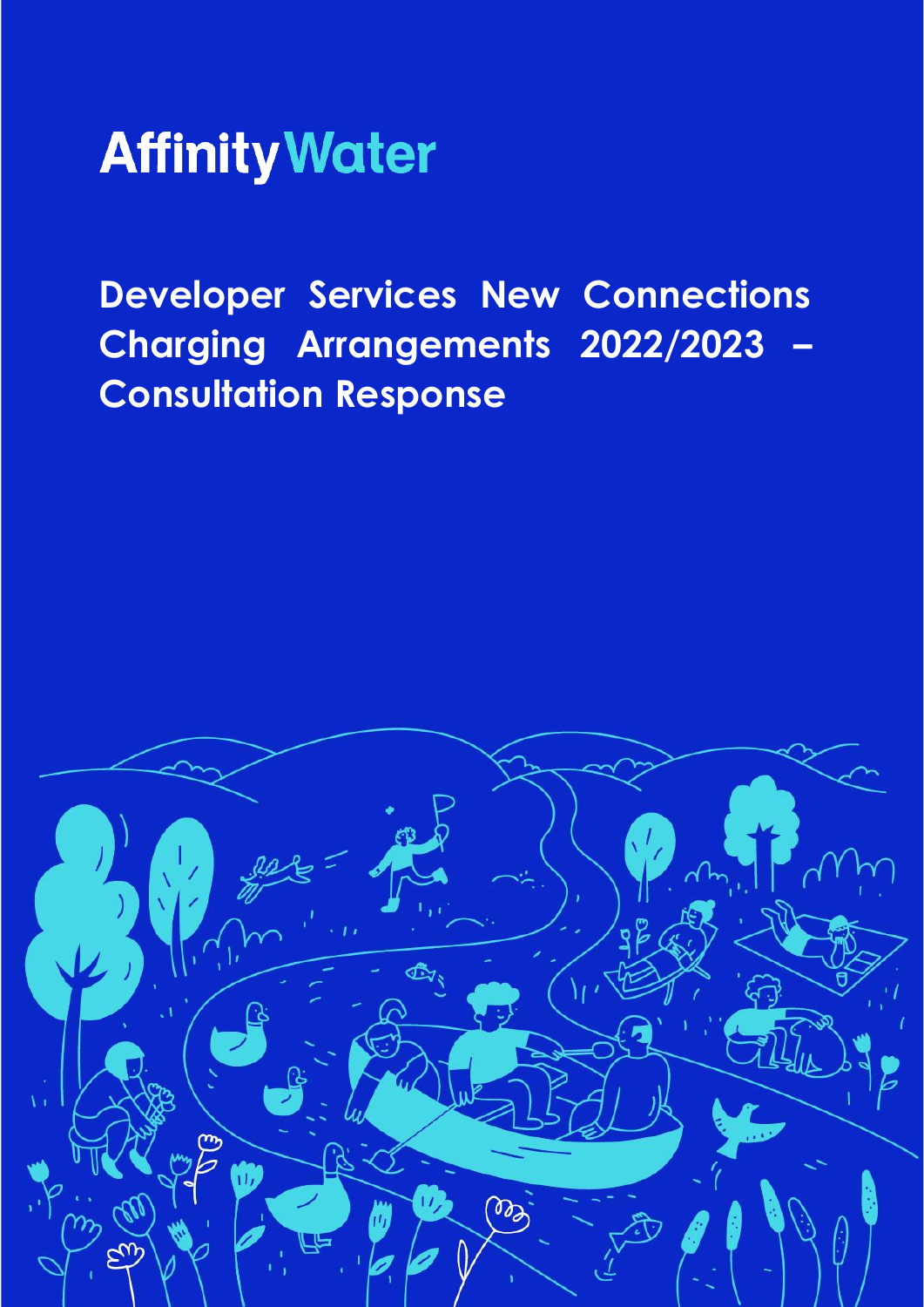#### **Contents**

| AFW conclusions | . 18 |
|-----------------|------|
|                 |      |
|                 |      |
|                 |      |
|                 |      |
|                 |      |
|                 |      |
|                 |      |
|                 |      |
|                 |      |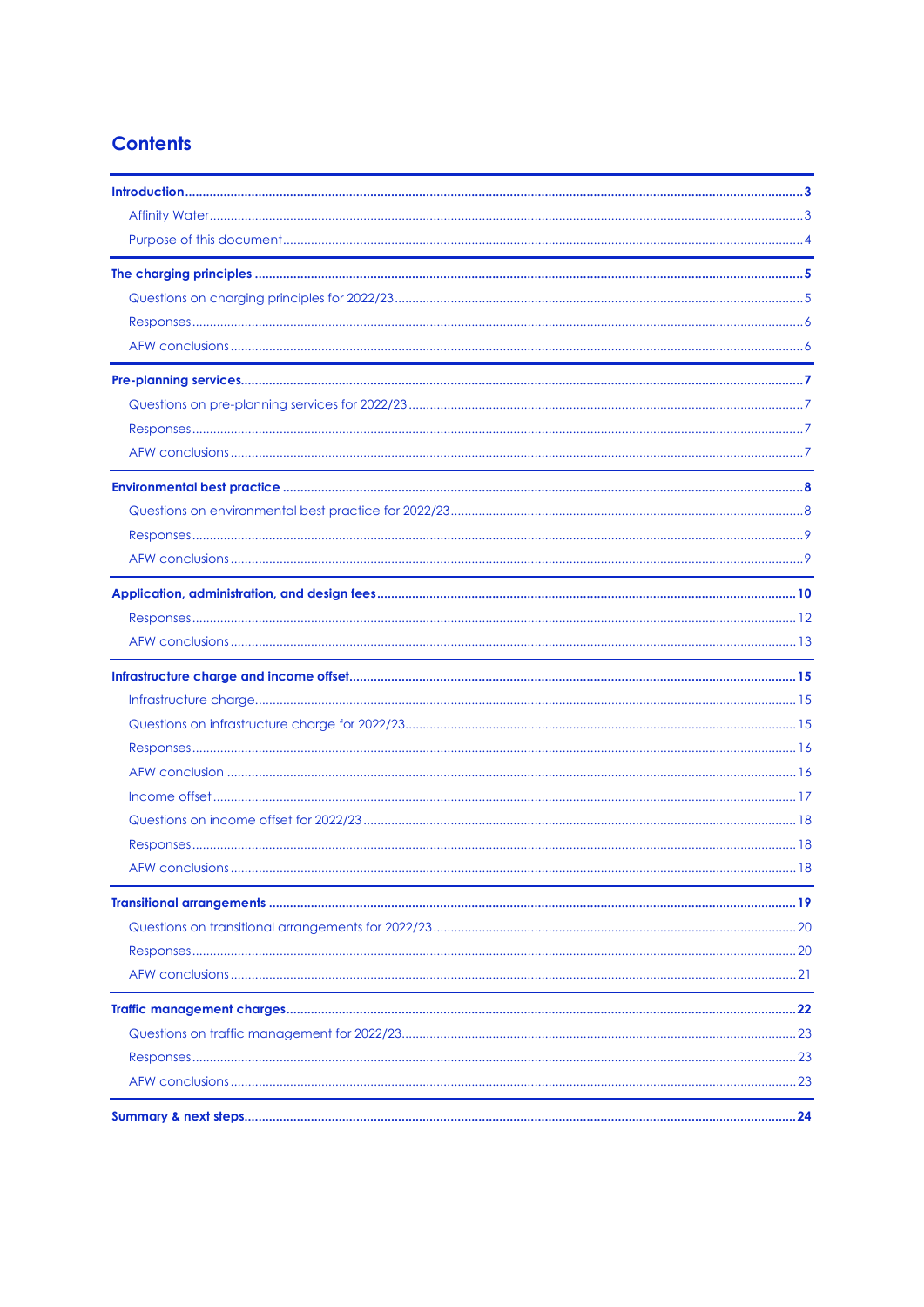### **Introduction**

### Affinity Water

We are the largest water-only supplier in the UK, and we are committed to delivering a high-quality water service to all our customers.

We provide on average 900 million litres of water each day to a population of more than 3.6 million people in parts of Bedfordshire, Berkshire, Buckinghamshire, Essex, Hertfordshire, Surrey, the London Boroughs of Harrow and Hillingdon and parts of the London Boroughs of Barnet, Brent, Ealing and Enfield. We also supply water to the Tendring peninsula in Essex and the Folkestone and Dover areas of Kent.

![](_page_2_Figure_5.jpeg)

Each year, around 13,000 new properties are connected to our network. Most properties are connected to our existing water mains while others require our network to be extended (and sometimes reinforced) to facilitate connection.

Our developer services team are committed to providing water supplies to new developments, enabling growth in our region and supporting effective markets.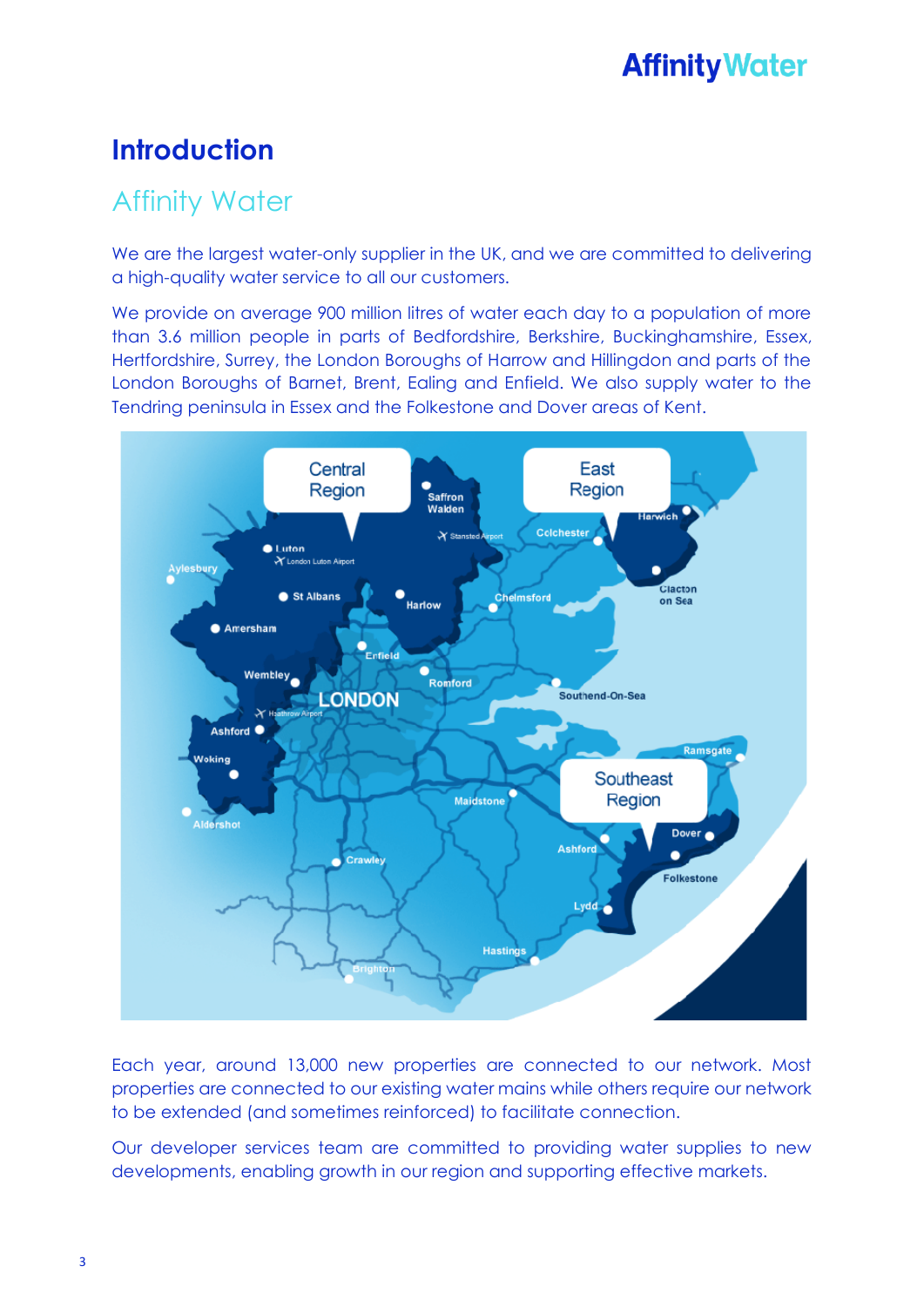### Purpose of this document

Each year we publish our new connections charging arrangements for developer customers, to explain the charges associated with services which support growth and new developments in our region. This includes undertaking pre-planning assessments, new connections, new main designs, construction of new mains, as well services offered to New Appointments and Variation (NAV) companies and accredited Self-Lay Providers (SLPs). As part of this process, we consult with our customers to understand their views on any proposed changes, as well as feedback on best practice across the industry.

On the 13th of October we commenced a formal consultation process on our developer charges for 22/23. Our consultation can be found [here.](https://www.affinitywater.co.uk/docs/developer/2021/Developer-Services-New-Connections-Consultation-October-21.pdf) Although there are few significant changes to the charging rules for 22/23, we reached out to our customers to seek feedback on a number of areas of focus:

- a) The charging principles
- b) Pre-planning services;
- c) Environmental best practice;
- d) Application, administration and design fees;
- e) Infrastructure charge and income offset;
- f) Transition arrangements; and
- g) Traffic management

This document summarises the information provided during consultation, the customer feedback we obtained throughout the consultation period and our position for 22/23 considering all responses.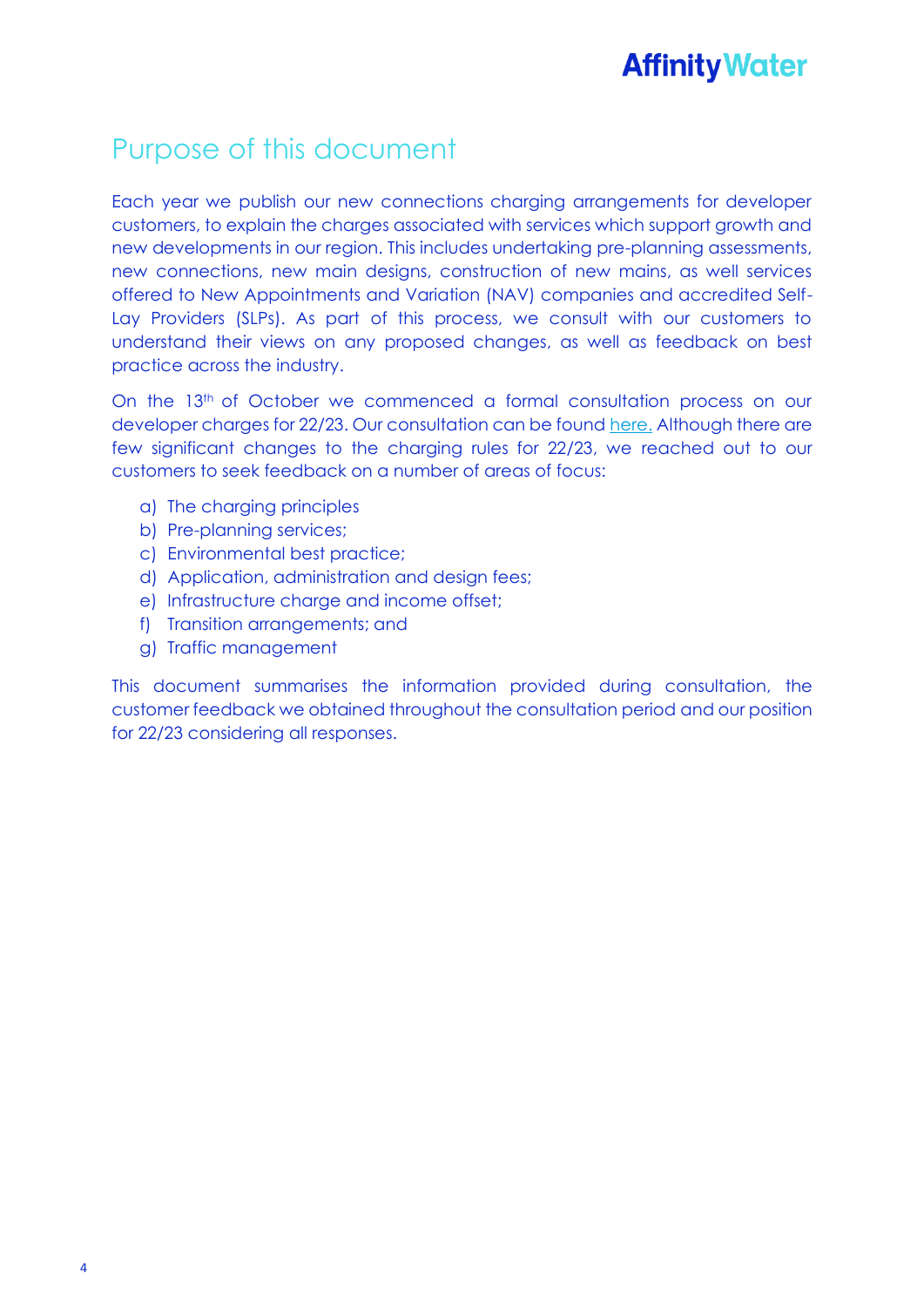### **The charging principles**

Companies are required to determine charges in accordance with the general charging principles outlined below.

![](_page_4_Figure_3.jpeg)

We have included a new general charging principle that Ofwat are currently consulting on for inclusion in 2022/23 and beyond. This principle aims to ensure that water company's charging arrangements meet the Department for Environment, Food and Rural Affairs (Defra) guidance to Ofwat that developer charges should:

- Reflect costs, support fairness and affordability across companies' different sets of customers;
- Be transparent, benefit customers and, by supporting markets, offer developers greater choice;
- Incentivise developers and third-party providers to help meet long term challenges, particularly through developing water efficient new homes and sites with sustainable drainage.

We understand that the introduction of this charging principle around cost-reflectivity may create some tensions with other principles, particularly stability and predictability. With customers at the heart of our business, we want to ensure we have focused on the right areas, considered the balance of principles appropriately and understood those most important to you.

To help guide us in building our charges, we are asking how you would rank the principles in order of importance to you and why.

### Questions on charging principles for 2022/23

Q1) Please rank the following principles in order of importance, starting with the most important. Please provide comment as to why you have ranked them in this way.

- Fairness & Affordability;
- Environmental Protection;
- Stability & Predictability;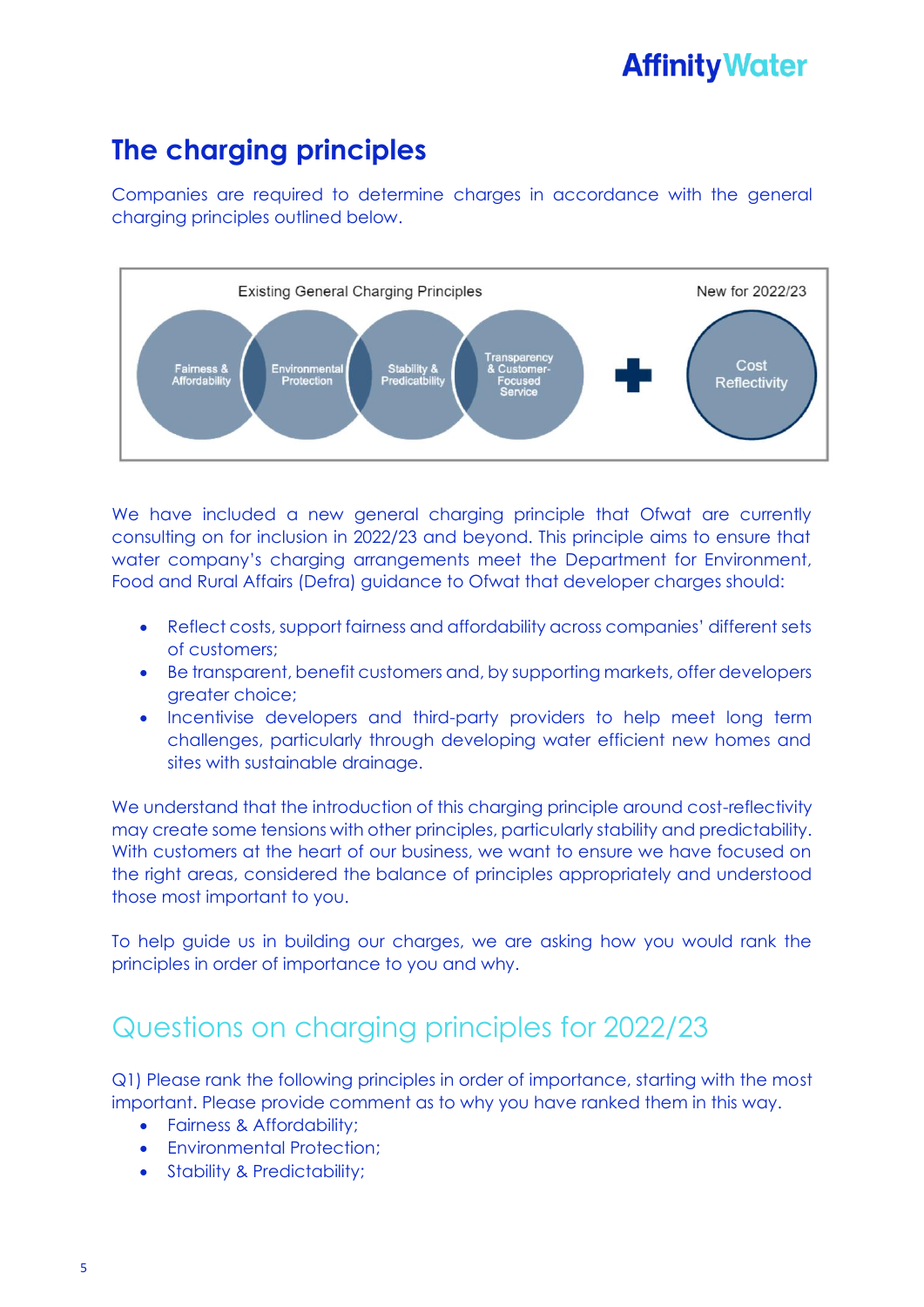- Transparency & Customer-Focused Service, and
- Cost Reflectivity

### Responses

On average, respondents ranked fairness and affordability as their most important principle with stability and predictability second. Respondents expressed that it was important, particularly for longer-term works, for cost certainty and the ability to accurately project future costs.

Respondents were pleased with the introduction of cost-reflectivity as a general principle for new connection charging. It was clear respondents were interested to see how we would manage tensions between principles to ensure a balance between them all is achieved. Respondents were clear that all the general charging principles are of great importance and should all individually be considered throughout charging reviews.

### AFW conclusions

We understand the need for balancing all principles, and find the feedback received useful to inform our approach for charging review of 22/23 and beyond.

In light of the focus on the affordability and predictability principles, we are pleased to outline the following measures we are taking to enhance our customers experience in line with what's most important to them:

- Commitment to maintaining our open approach to methodology calculation of income offset and infrastructure charge. We provide this information further in this document, as well as in our charging arrangements document.
- Further clarifying our build up methodology for charges, particularly application, administration, and design fees in our charging arrangements document.
- Commitment to use the industry standard worked examples, which more clearly show the cost differences for developer customers seeking to explore self-lay or NAV routes.
- We will build in an additional worked example to reflect our approach to upsizing for self-lay customers. This will be published in our charging arrangements.

Throughout the consultation process, it was clear that there is an opportunity to define the principles more clearly. With the introduction of the new cost-reflectivity principle, it has in some cases caused some confusion on the differences between that and the pre-existing fairness and affordability principle. We acknowledge this, however,

appreciate that this is a matter for Ofwat to provide further clarification around these definitions.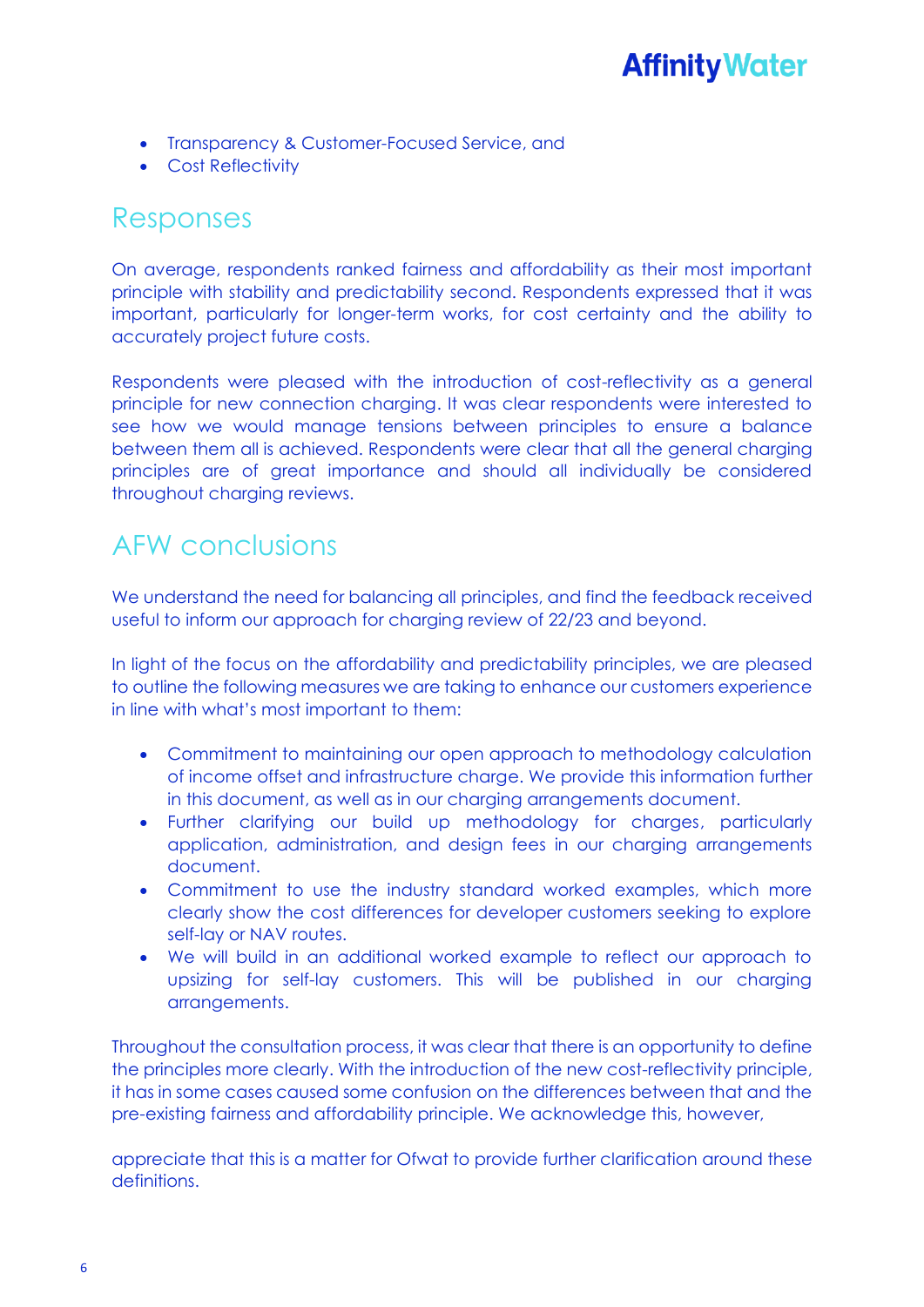### **Pre-planning services**

We are committed to supporting growth in our region and would like to encourage developer customers to talk to us at the earliest stages of planning their development using our pre-planning service. This is so that we can understand how water can be provided to the proposed development in the most efficient and timely way. Early engagement ensures we can fully appreciate our customer requirements and plan for any infrastructure requirements in the best possible way.

Our pre-planning service will help you to understand the costs involved in serving the site, the most appropriate point of connection and if there are any existing water assets within your development area which may need diverting. It will also inform us where reinforcement may be required to support your development.

We would like to continue to encourage developer customers to engage with us at the earliest stages of planning their development by continuing to offer this service free of charge. Early discussions can help prevent potential delays in the latter parts of the process but also gives us opportunities to better plan for growth, and in turn make more cost-effective decisions in applying solutions for your development.

We do, however, appreciate that this service has an associated cost. As a business we feel maintaining this open and accessible service is necessary, and by encouraging early engagement with us, we will reduce costs in the longer term. Therefore, we suggest retaining this service free of charge, with the view to recover through cost-avoidance.

### Questions on pre-planning services for 2022/23

Q2) Do you agree with our proposed approach to charging for pre-planning services?

Q3) Is there anything else we could do to reduce the barriers to early engagement?

### Responses

Respondents considered that we were operating in an open and transparent manner in relation to pre-planning services and that the current approach reduces barriers to early engagement between us, as the incumbent, and our customers.

One respondent suggested introducing a deposit for pre-planning services activities undertaken by us, which would be charged at the beginning of the customer journey; a value which would be deducted from the cost advice once works progressed through to official application.

### AFW conclusions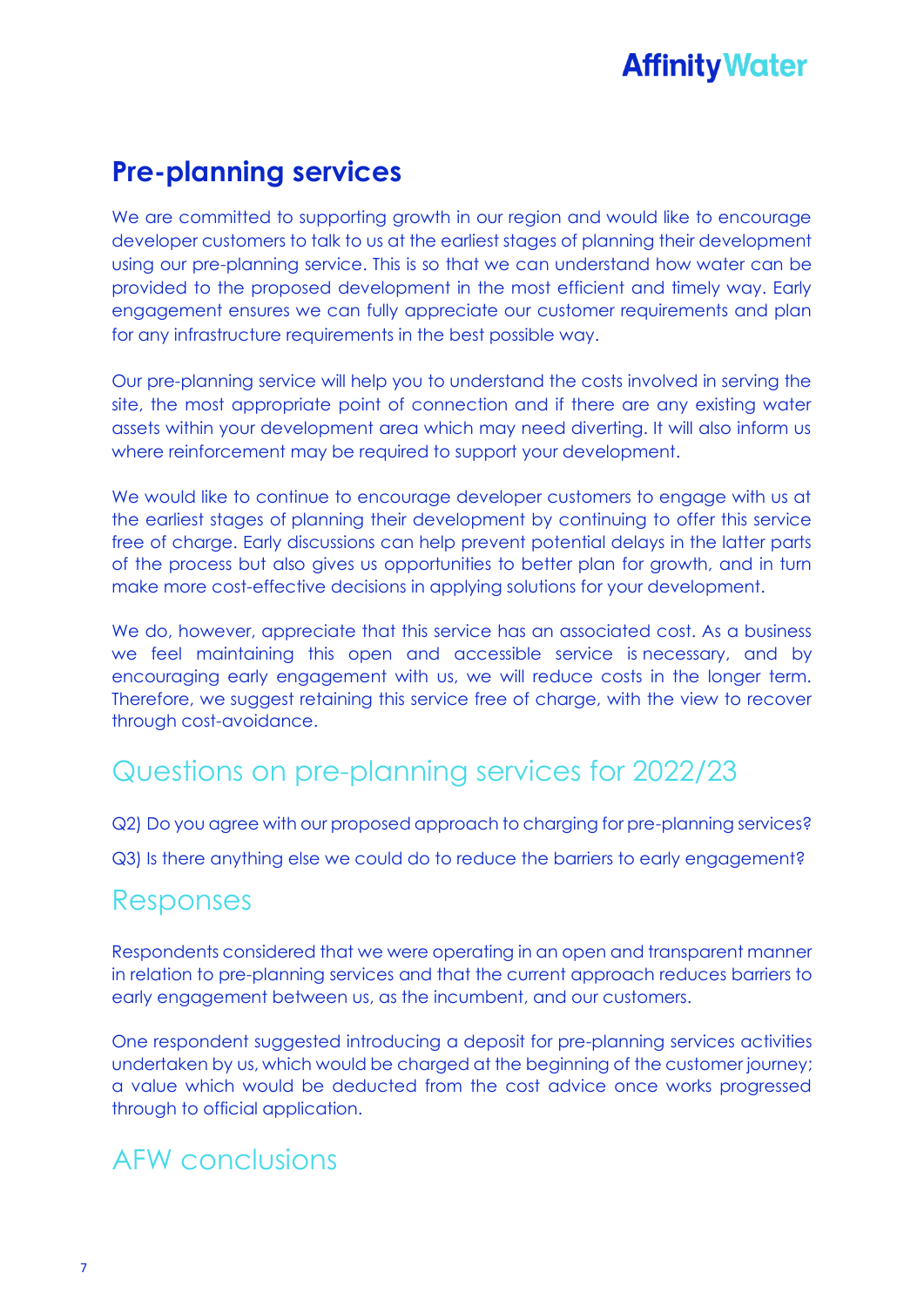![](_page_7_Picture_0.jpeg)

We are pleased to see that our efforts for open and transparent communication with our customers is working.

At this time, we do not feel a re-introduction of this charge would be appropriate whilst we aim to encourage developer customers to engage with us at the earliest stages of planning their development. To clarify our position, pre-planning services are provided to developer customers free of charge, and the cost associated with these activities are offset against the avoided cost which would be applied if we are consulted later in the process, where less efficient solutions may then be the only option. As outlined in our consultation, early discussions can help prevent potential delays in the latter parts of the process and provides opportunities to better plan for growth, which in turn allows for more cost-effective decisions to be made in applying solutions for your development.

### **Environmental best practice**

As water companies, we have a responsibility to ensure we are protecting the environment which we work in. In addition, we have a general charging principle we should consider around environmental protection.

In Ofwat's recent consultation on balance of charges<sup>1</sup>, there was clear signposting around the importance of environmental incentives, and how, as we move into AMP8 and beyond, there may be stronger ways for water companies to support sustainable development. In the meantime, the increased focus on our environment provides us with an opportunity to explore unchartered greener avenues and gauge levels of support for investigation into alternative and additional environmental protection activities and/or incentivisation programmes.

Last year, we introduced an £80 water efficiency discount off the infrastructure charge for developers who achieved a per person consumption target of 110 litres per day. While we appreciate this is a new incentive scheme, uptake on this has not been substantial. We do, however, propose to maintain this approach for a discount against the infrastructure charge, with an uplift for inflation. However, we are keen to understand the barriers to this, and whether there is any best practice we can learn from and incorporate into our charging structure. We are also keen to understand whether the target of 110 litres per person per day is appropriate and whether there should be a larger discount applied for developments which go beyond this.

## Questions on environmental best practice for 2022/23

<sup>1</sup> <https://www.ofwat.gov.uk/wp-content/uploads/2021/04/Balance-of-charges-consultation.pdf>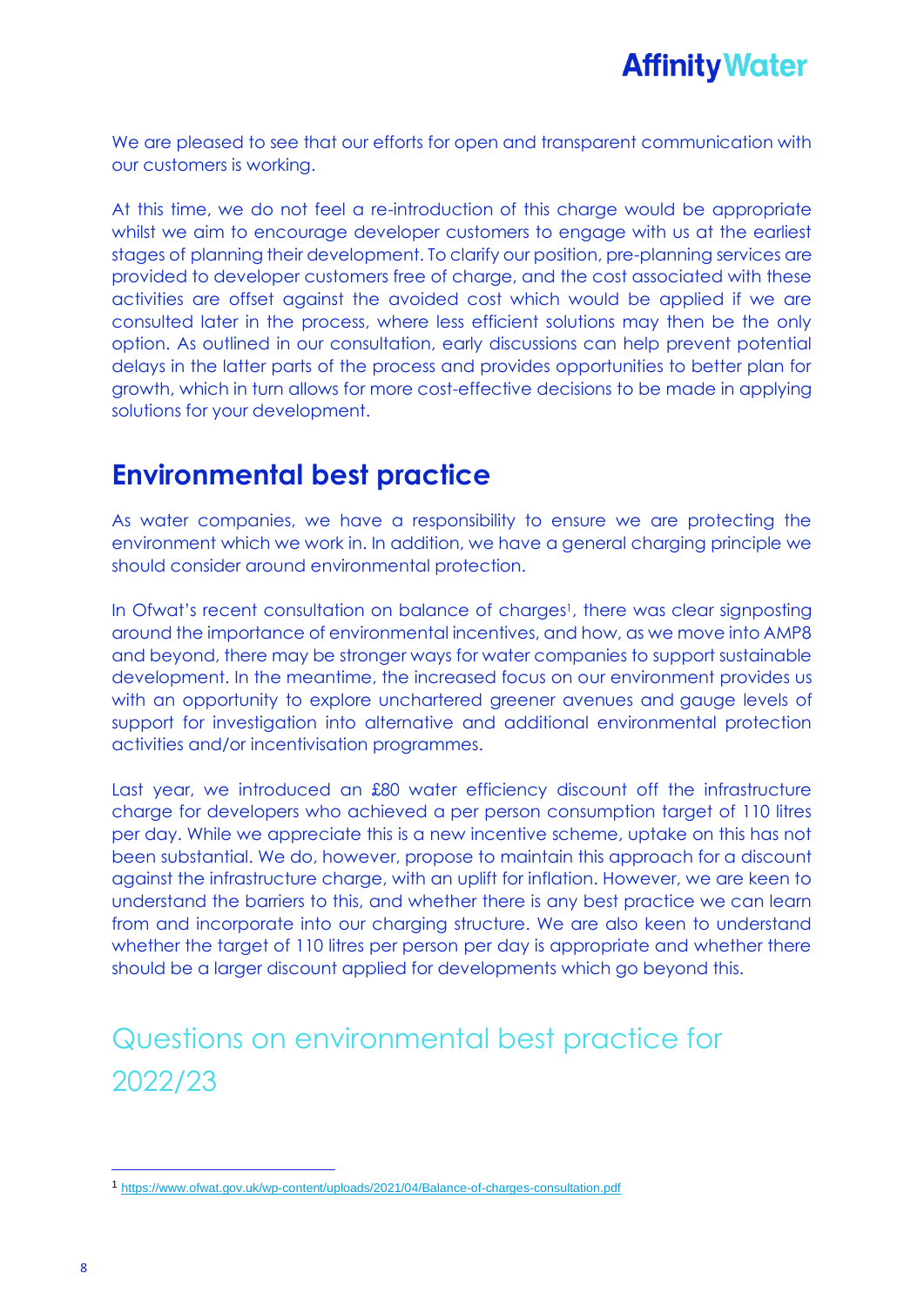![](_page_8_Picture_0.jpeg)

Q4) Do you agree with our approach for a water efficiency discount and what barriers, if any, do you see to this?

Q5) Are there any green incentives or best practice you would like to see Affinity Water consider?

Q6) To what extent do you support further work on investigating environmental incentives?

#### Responses

Respondents expressed their support for the continuation of the water efficiency discount. One respondent highlighted that an obstacle to the uptake of this discount may be rooted in the method of communication related to the incentive, and that action could be taken to improve the visibility and understanding of the water efficiency discount.

Respondents suggested they would be interested in a greater range of incentives which could be used by all developer customers. One respondent specifically proposed a grey water harvesting incentive to be available on new developments.

All respondents expressed support for the investigation into further environmental protection incentives. One respondent highlighted the relationship between incentives and cost savings, of which they were keen to see be passed through the supply chain for all stakeholders to benefit from.

One respondent was keen to explore the opportunities which lay within the infrastructure charge and income offset mechanism to determine if there were other missed opportunities for additional or greater discounts to be provided by us. A suggestion was also provided to investigate water neutrality incentives and how we may increase their activities to encourage these types of developments.

Aside from those identified above, no other specific incentives were suggested, however, there is support to see us do more to incentivise additional and more inclusive environmental and efficiency discounts.

### AFW conclusions

Our water-efficiency discount is currently set at £80 per plot discount against the infrastructure charge, for developments or homes which meet 110 litres per person per day or less. It is our intention following review of the feedback to retain the incentive, with an uplift for CPIH, at the same level of 110 litres per person per day.

As a result of the comments received in relation to our approach and what barriers may currently exist which could inadvertently cause a reduction in uptake, we have reviewed how and where we currently promote this incentive. We intend to make changes to our website and portal to better inform and promote our existing water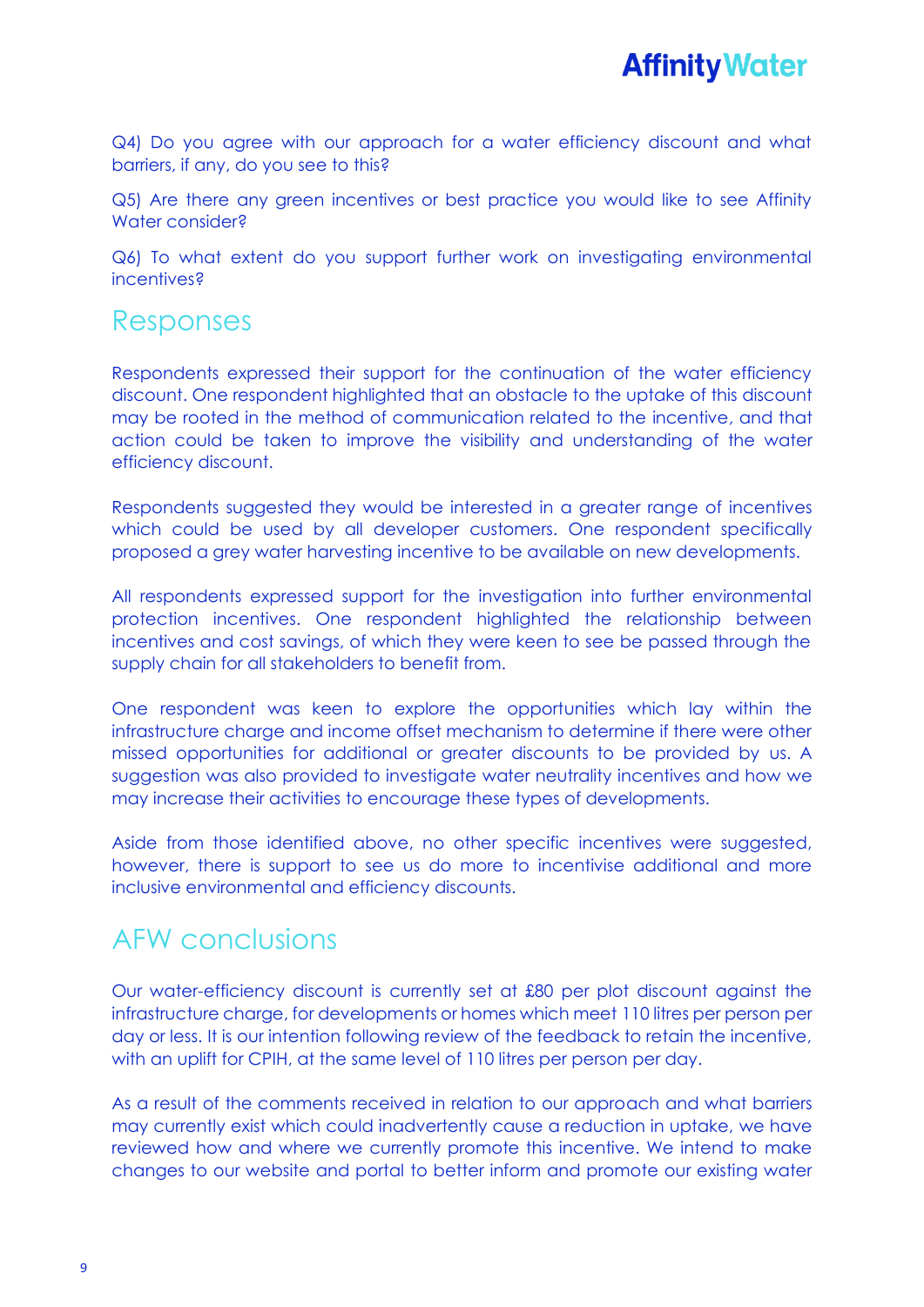![](_page_9_Picture_0.jpeg)

efficiency discount, which in turn, should result in a greater take up of this incentive. They key outcome for us is that these incentives deliver a reduction in usage, and that the discount we provide is offset by a reduction in cost of supplying water to new developers as a result of a lower per capita consumption.

We are happy to include grey water harvesting into future considerations for environmental incentives that we, as the incumbent, may be able to offer our customers. We understand implementation of these systems can be costly for our developer customers and therefore, we appreciate any associated incentive would need to be proportionate to that cost. At present, in our view, we are not currently funded to provide such discounts where we cannot evidence a significant reduction in per capita consumption as a result.

We recognise that environmental considerations and protection is not only a core principle but one which is fully supported by all our customer types and the wider community; indicating that there is room for improvement and development of other incentives in which to further promote environmental protection activities. We look forward to the discussions ongoing with Ofwat about how we can better support this ambition as we move into AMP8, through using the income offset value for this purpose.

We are in the process of considering how else we may encourage environmental conservation and we are pleased to see our views align with our customers whom are also keen to investigate environmental incentives and how we may all work together to achieve the protection and longevity of our ecosystem for future generations.

We have recently been successful in an innovation project funded through the Ofwat Water Breakthrough Challenge which aims to trial water neutrality at sites in collaborative efforts with a New Appointment and Variation (NAV). We are hopeful that this world first project will provide a strong evidence base and bank of information from which we can look to develop greater efforts in this area in the future. You can find out more information on this exciting project [here.](https://waterinnovation.challenges.org/breakthrough/winners/)

### **Application, administration, and design fees**

Our portfolio of pre-construction costs and activities has undergone a full bottom-up, cost reflectivity review to ensure we continue to provide a high-quality service whilst supporting an open market and level-playing field.

This cost analysis builds on our adherence to the new charging principle of cost reflectivity. While previous build up information reflected the general costs of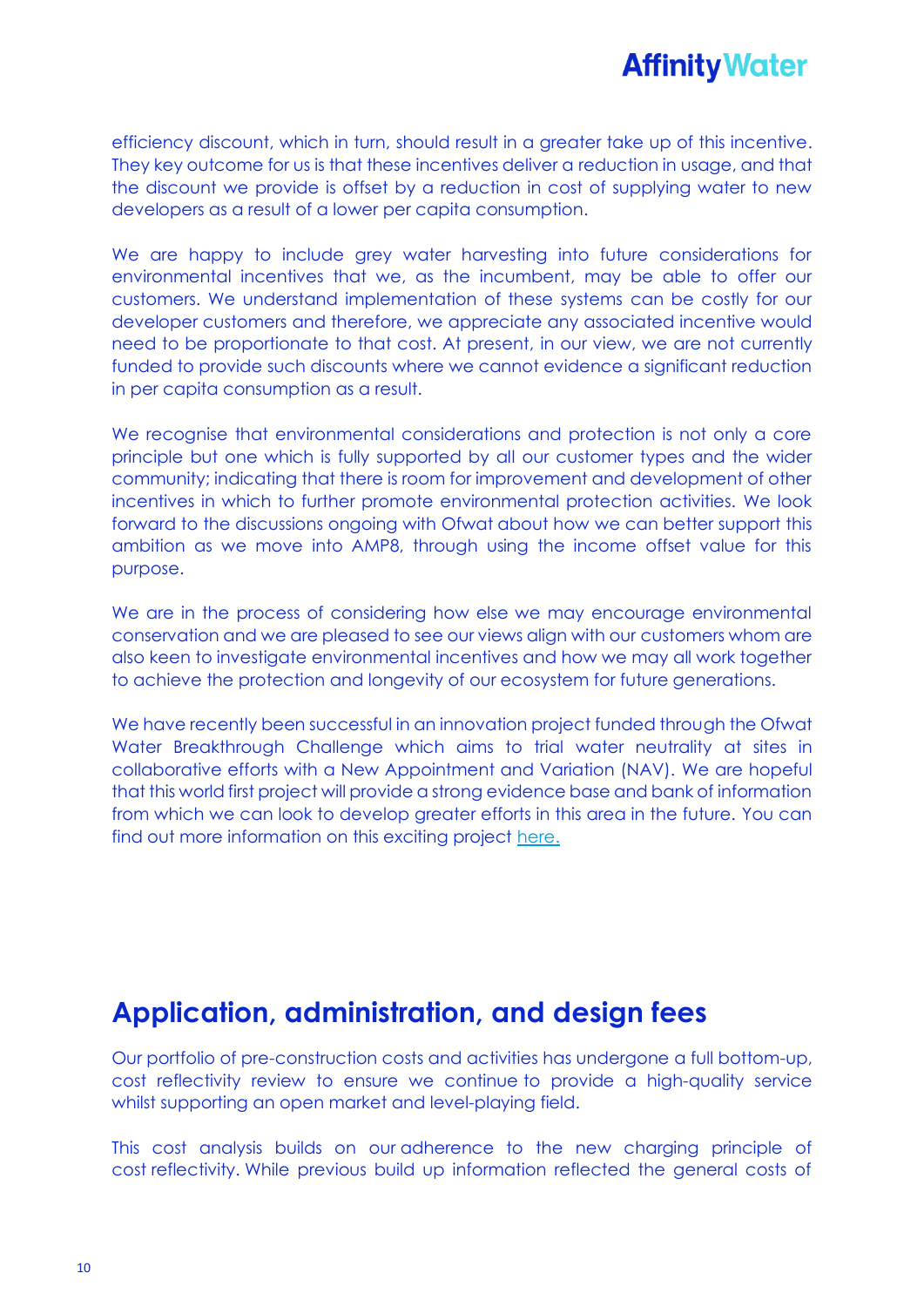work, as required under competition law, we recognised that through our transformation journey over the last 18 months, as well as the introduction of a new organisational design and partner contractors, meant that a full bottom-up analysis activity would be prudent.

There are no significant changes proposed to the structure of our application, administration, and design fees. However, there will be a change to the values because of our analysis and other contributing factors such as inflation.

We continue to aim to structure our charges in a way that is easy for our developer customers to calculate costs associated with their projects.

Our indicative 22/23 charges for application, admin and design fees are as follows.

| <b>Charge Item</b>     | <b>Size</b>           | <b>Indicative 22/23 Charge</b>                                             |
|------------------------|-----------------------|----------------------------------------------------------------------------|
|                        | Small (<50 plots)     | £432                                                                       |
| <b>Application Fee</b> | Medium (50-100 plots) | £472                                                                       |
|                        | Large $(>100$ plots)  | £544                                                                       |
|                        | Small (<50 plots)     | £518                                                                       |
| Administration Fee     | Medium (50-100 plots) | £590                                                                       |
|                        | Large $(>100$ plots)  | £663                                                                       |
| Design Vetting         | N/A                   | first<br>FOC<br>design<br>for<br>submission and<br>first<br>amended design |
| Design                 | Small (<50 plots)     | £832                                                                       |
|                        | Medium (50-100 plots) | £1,056                                                                     |
|                        | Large $(>100$ plots)  | £1,265                                                                     |

#### Self-Lay

#### *Mains*

#### *Services*

*Mains*

| <b>Charge Item</b>        | <b>Unit</b> | Indicative 22/23 Charge |
|---------------------------|-------------|-------------------------|
| Application Fee           | Per plot    | £30                     |
| <b>Administration Fee</b> | Per plot    | £3                      |

#### Mains and services

| Mains                     |                       |                         |
|---------------------------|-----------------------|-------------------------|
| <b>Charge Item</b>        | <b>Size</b>           | Indicative 22/23 Charge |
|                           | Small (<50 plots)     | £432                    |
| <b>Application Fee</b>    | Medium (50-100 plots) | £472                    |
|                           | Large $(>100$ plots)  | £544                    |
| <b>Administration Fee</b> | Small (<50 plots)     | £936                    |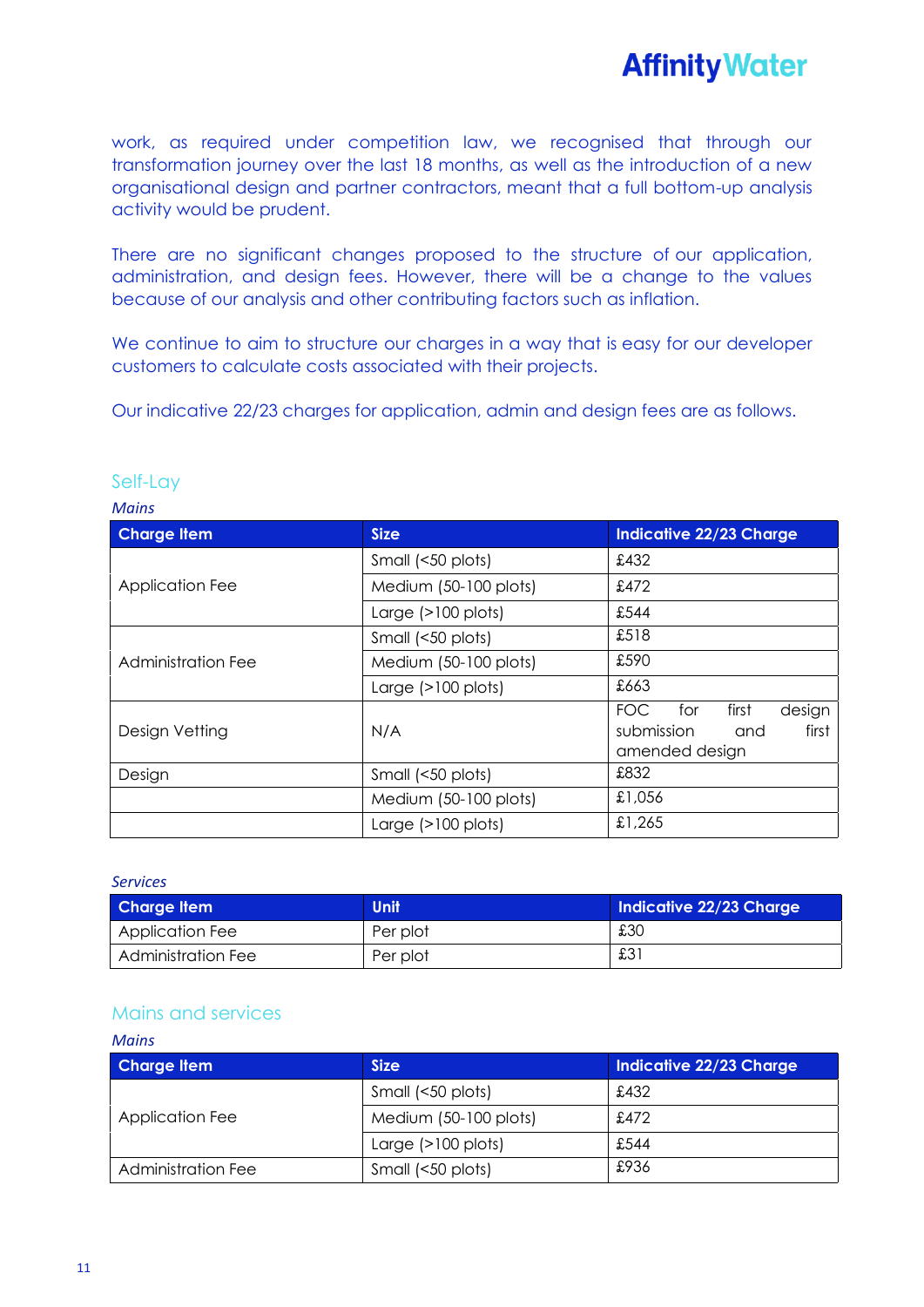|        | Medium (50-100 plots) | £1,044 |
|--------|-----------------------|--------|
|        | Large $(>100$ plots)  | £1,152 |
|        | Small (<50 plots)     | £832   |
| Design | Medium (50-100 plots) | £1,056 |
|        | Large $(>100$ plots)  | £1,265 |

#### *Services*

| Charge Item               | <b>Unit</b> | Indicative 22/23 Charge |
|---------------------------|-------------|-------------------------|
| Application Fee           | Per plot    | £30                     |
| <b>Administration Fee</b> | Per plot    | £79                     |

#### Connections to existing mains

| <b>Charge Item</b>                  | <b>Unit</b> | Indicative 22/23 Charge |
|-------------------------------------|-------------|-------------------------|
| Application Fee first plot          | Per plot    | £142                    |
| Application Fee subsequent<br>plots | Per plot    | £54                     |
| <b>Administration Fee</b>           | Per plot    | £94                     |

#### **Diversions**

| <b>Charge Item</b>        | <b>Indicative 22/23 Charge</b> |
|---------------------------|--------------------------------|
| <b>Application Fee</b>    | £383                           |
| <b>Administration Fee</b> | £872                           |
| Design Fee                | £1,183                         |

While we are not requesting specific feedback in the form of a question, we welcome any comments on our approach.

### Responses

Respondents kindly provided additional response comments relating to the information provided in the consultation document and at the engagement event.

One respondent suggested we consider waiving developer driven diversion application, administration and design fees in line with how some other utility providers charge, with the view that the incumbent will likely receive new customers by ways of the impending development within the area.

Another respondent requested additional information be provided against the application, administration, and design fees within the 2022/23 charging arrangement publication to transparently communicate with customers the assumptions around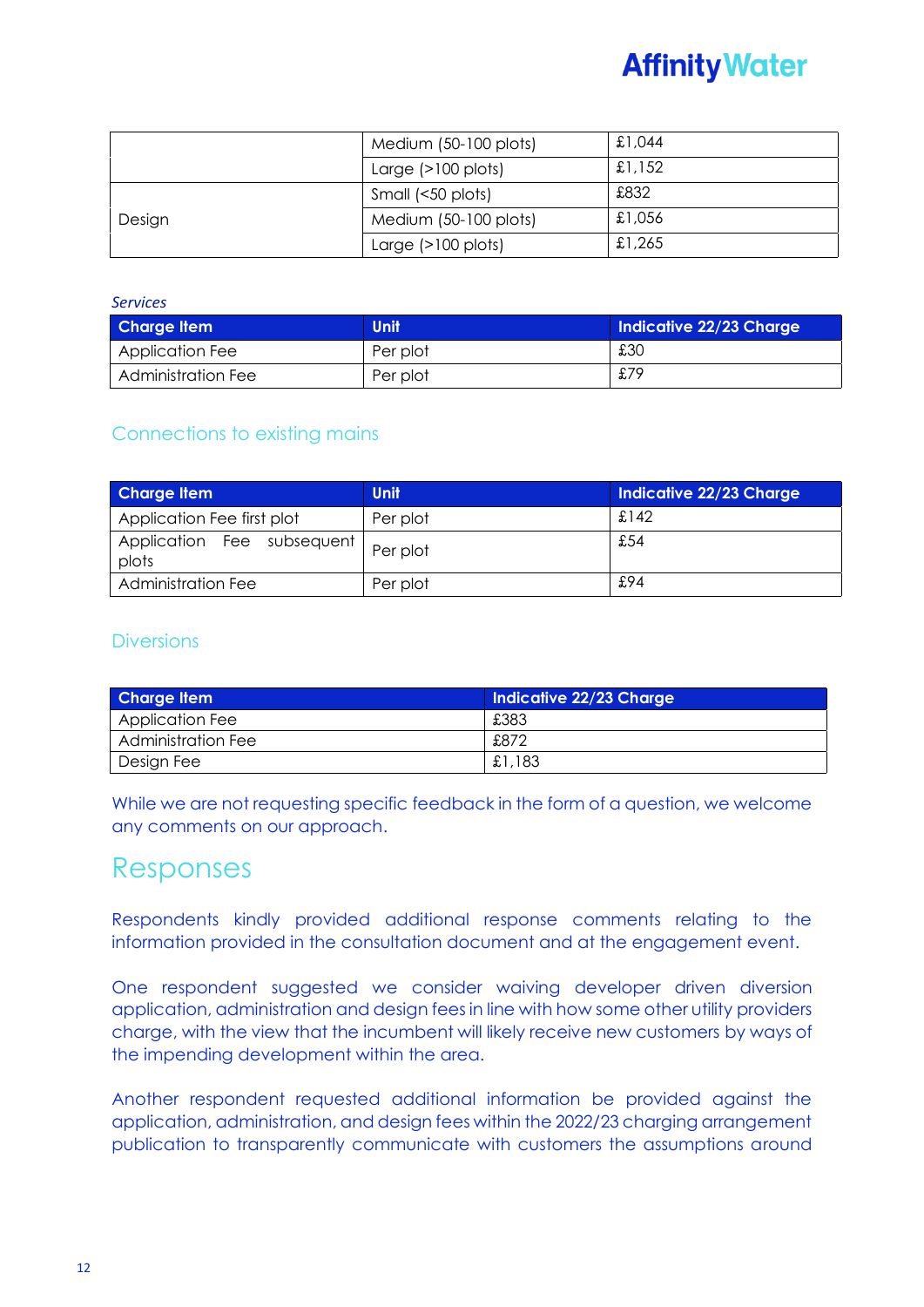![](_page_12_Picture_0.jpeg)

the calculation of fees. There was also a request for us to provide additional explanations for some of the outlined fees where there were increases.

### AFW conclusions

We take this opportunity to state that all figures guoted in the consultation and identified above are still subject to change. Further assurance work and adjustments to CPIH are in progress, and therefore the outlined figures above will differ slightly in our final published charging arrangements document.

We are interested in the suggestion of a revision of the application of our associated diversion fees, and one which we are willing to investigate further. It is important to note that the majority of developer services works results in us accruing additional customers which otherwise would not have had access to our services. We are mindful that with the introduction of the cost-reflectivity principle, our charges should reflect the general cost of completing the work. In addition, developer services should remain a net-neutral function, and although we will accrue new customers from new developments, this revenue is accounted for separately. As such, we do not deem it appropriate to remove the fees associated with diversionary works at this time.

We also welcome the feedback to enhance our transparency and communication through our charging arrangements and are happy to include a greater breakdown of the assumptions of activities surrounding our application, administration, and design fees for the coming 2022/23 charging year. We are pleased that these activities and fees have been standardised across the industry in the latest work around terminology and feel this is a good opportunity to review the information we provide in our charging arrangements. This will be available on our website from the 1st February 2022. For the purposes of this consultation however, we include below an example of associated activities on a self-lay scheme.

#### **Administration Fee - SL Mains (50-99 Properties) - Medium Example**

Payment processing (review and processing of application form, completion of system updates and preparation for accounts receivable, invoicing post construction for IC)

Project management including instruction/coordination of works and financial monitoring plus key contact time with SLPs as required

Project management office administration for organisation and monitoring of required paperwork (including meters into charge information)

Produce vesting certificate

Designer administration to organise site visits, obtain streetworks quotations and other relevant surveys Other general administration and customer support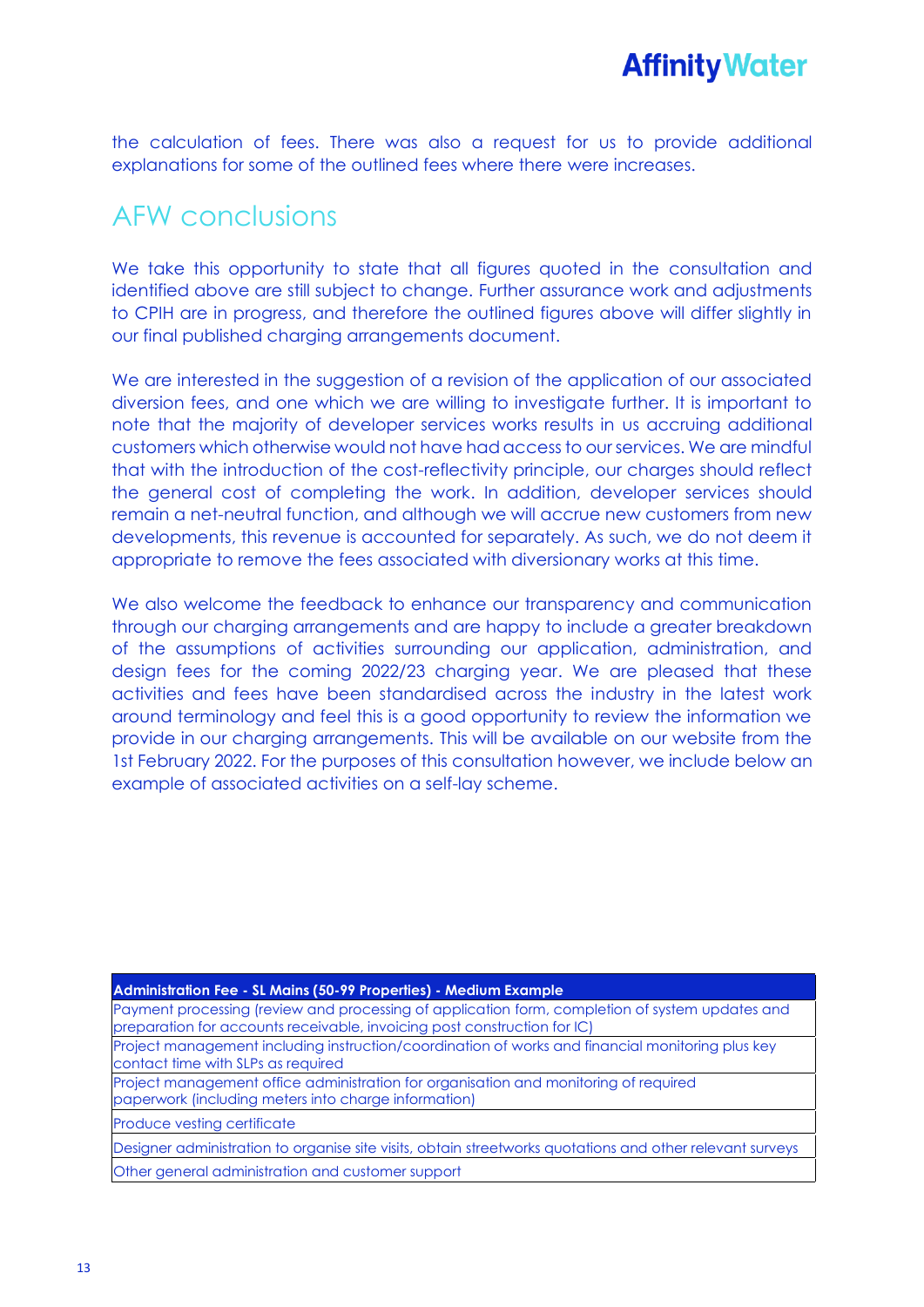![](_page_13_Picture_0.jpeg)

With regards to the request for further information relating to some fees where there were increases, following a conversation with the respondent, we understand that there were concerns relating to the self-lay application fees. We welcome the opportunity to provide further clarity on the information used to create this fee and provide the table below to illustrate the build-up and % change from 21/22.

| Application Fee - SL Mains (100+ Properties) – Large Example                                                                                                                         |                   |                   |          |
|--------------------------------------------------------------------------------------------------------------------------------------------------------------------------------------|-------------------|-------------------|----------|
|                                                                                                                                                                                      |                   |                   |          |
| <b>Description</b>                                                                                                                                                                   | <b>21/22 Rate</b> | <b>22/23 Rate</b> | % Change |
| Application triage (check all attachments,<br>check correct application, customer liaison (if<br>req), accept/reject, processing app fee and system checks)<br>by Project Admin Team |                   |                   |          |
| Technical Review by Mains Project Manager                                                                                                                                            |                   |                   |          |
| Review by Designers for feasibility & CDM info (PCI and CPP)                                                                                                                         |                   |                   |          |
| Onsite survey (including travel, survey and survey<br>form completion)                                                                                                               |                   |                   |          |
| Cost advice generation (translation of survey information into<br>customer charges & self-lay agreement generation)                                                                  |                   |                   |          |
| WQ & Ops Review for feasibility & any impact to I2S                                                                                                                                  |                   |                   |          |
| Total                                                                                                                                                                                | £450              | £550              | 22%      |

We would like to reiterate that all such fees have been through a full bottom-up analysis to ensure reflectivity of the cost of the activity. In addition, we have aligned self-lay mains application fee with the standard mains application fee for which both now reflect appropriately the activities undertaken in relation to the work required during this part of the process. This alignment ensures charges are fair for all customers. We do not propose an increase at this time for the standard mains application fee, all three scheme sizes are forecasted to experience a small reduction in cost; please note this is still subject to change as a result of the November publication of inflation.

Whilst we have not included our construction rates within this consultation, we would like to take this opportunity to notify our customers that as a result of the wider societal and global market shifts, namely the pandemic and Brexit, in conjunction with the change in our contracted supplier, we have recently become aware of an increase in material and fitting costs. We are currently in discussions with our suppliers and are monitoring the situation very closely. Any necessary increases will be included as a fair and reasonable reflection of increased costs we experience. It is important that we carry out this work, as increases in supply chain cost will affect SLPs, and to ensure we are enabling effective markets in our area, we must reflect those increases in our charges, giving opportunity for SLPs to compete.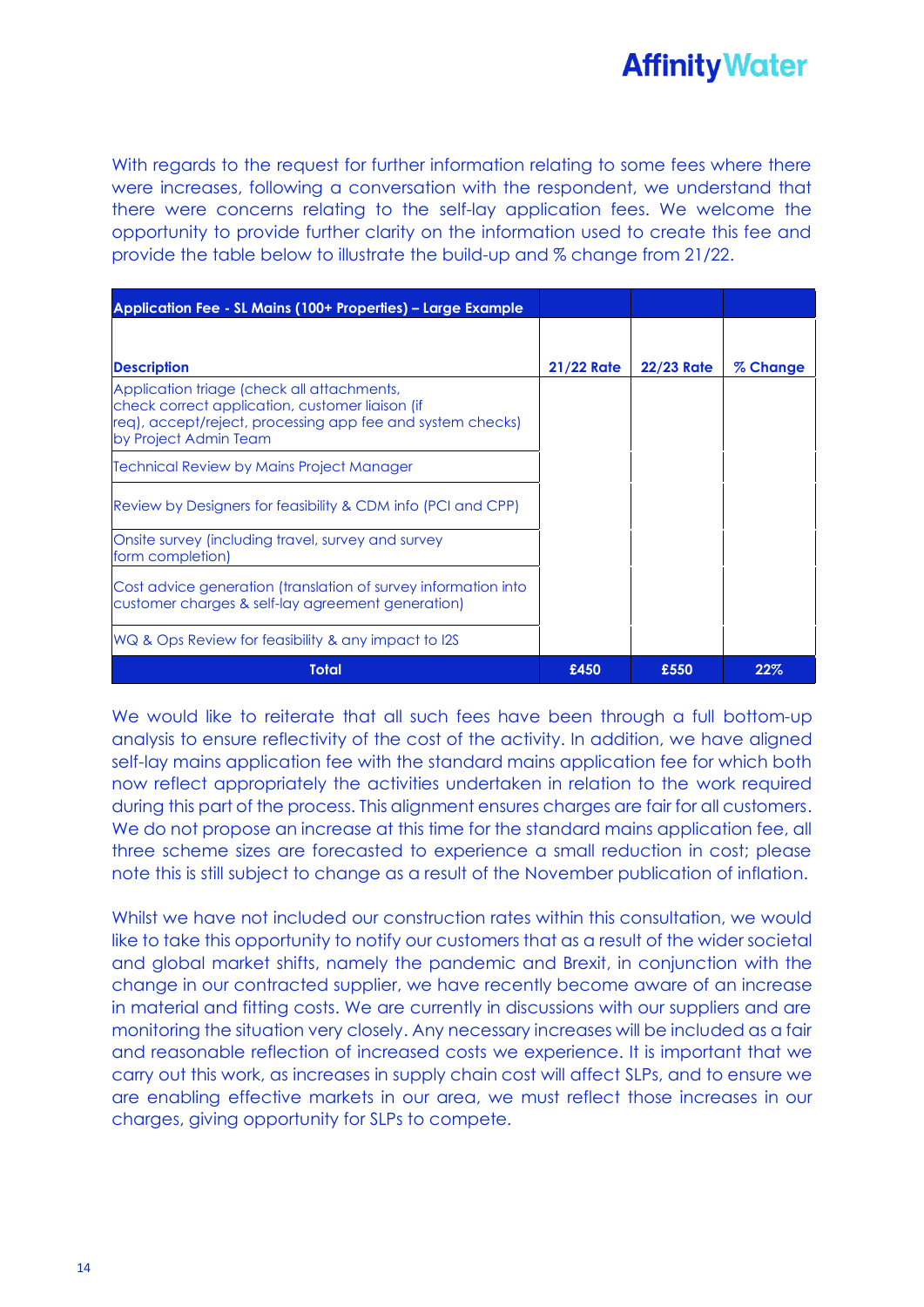### **Infrastructure charge and income offset**

### Infrastructure charge

The purpose of an infrastructure charge is to enable a charge to be levied to reflect broadly the expected additional load placed on our network by the connection of premises not previously connected to it. Infrastructure charges do not relate to the costs of reinforcing, upgrading or otherwise modifying existing network infrastructure to address pre-existing deficiencies in capacity or in capability.

In line with Ofwat charging rules, we have reviewed our infrastructure charge for 2022/2023 alongside our forecasted connections volumes for AMP7, beside the future expected expenditure for network reinforcement.

Our infrastructure charge is set at a flat rate per property connected for domestic purposes.

Ofwat require the infrastructure charge to be fully forward looking, however we expect advice on this to be clarified in the upcoming decision document by Ofwat, following the recent statutory consultation.<sup>2</sup>

At present, we have calculated our indicative 22/23 infrastructure charge using the following values:

- Five-year forecast total expenditure for network reinforcement
- Five-year forecast total number of connections
- Inflation forecast to be applied to the 22/23 calculated charge

To ensure we have used appropriate and reasonable forecasts for the above calculation, we have undertaken additional supporting assurance using historic actual values. All calculations have been done with the most up to date information and based on Ofwat information relating to methodology for setting the infrastructure charge as of September 2021.

| 21/22 Infrastructure Charge | Indicative 22/23 Infrastructure Charge |
|-----------------------------|----------------------------------------|
| £249                        | £403                                   |

### Questions on infrastructure charge for 2022/23

Q7) Do you agree with our methodology for calculating the infrastructure charge?

<sup>2</sup> [https://www.ofwat.gov.uk/wp-content/uploads/2021/08/August-2021-Statutory-consultation-on-changes-to-our-charging](https://www.ofwat.gov.uk/wp-content/uploads/2021/08/August-2021-Statutory-consultation-on-changes-to-our-charging-rules.pdf)[rules.pdf](https://www.ofwat.gov.uk/wp-content/uploads/2021/08/August-2021-Statutory-consultation-on-changes-to-our-charging-rules.pdf)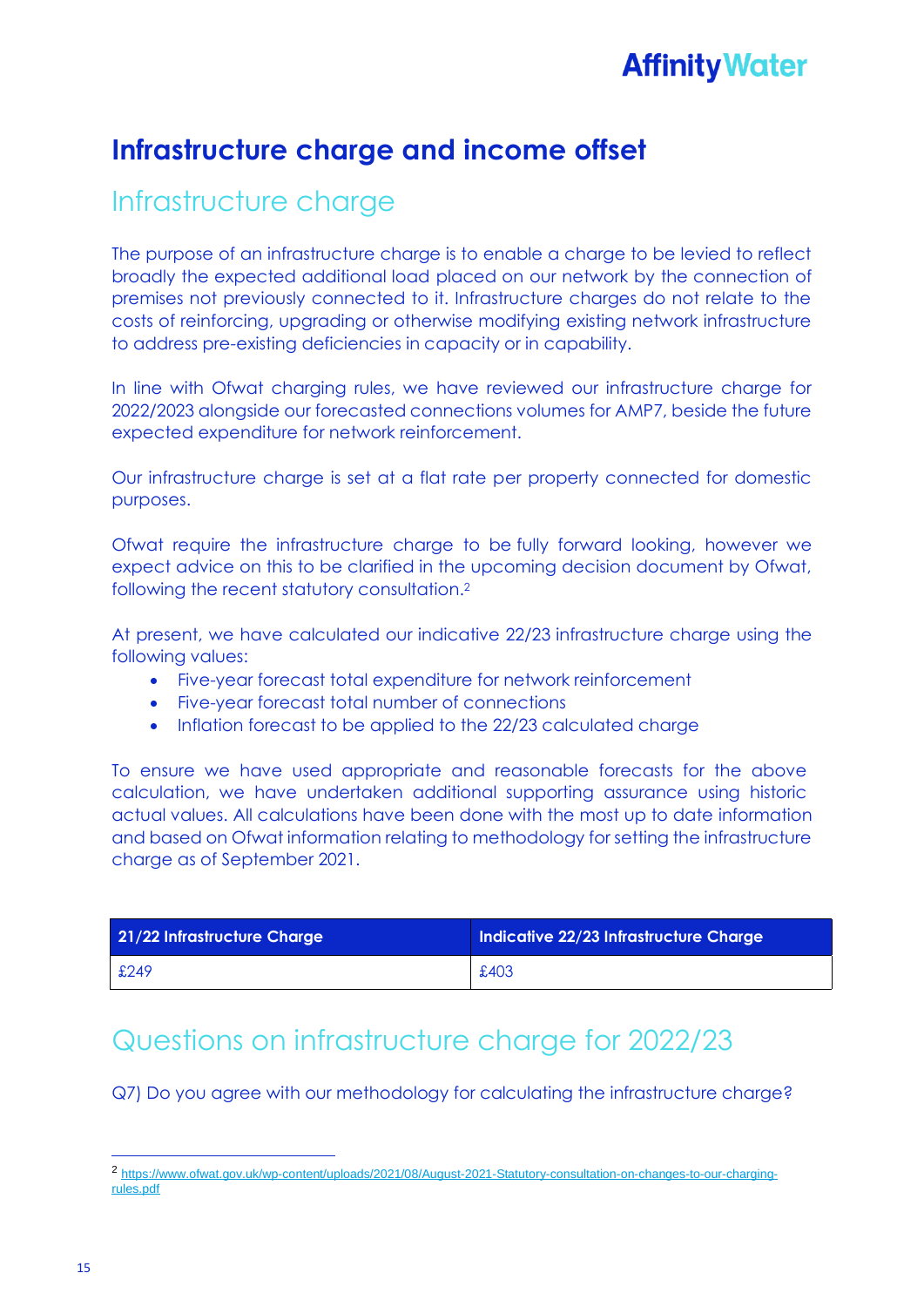### Responses

Some respondents agreed with the methodology of determining the infrastructure charge for 2022/23, where others requested further information to be provided before determining whether agreement on the calculation could be given. Respondents were clear that stability in these charges should be a priority.

Concern was raised from all respondents regarding the outcome of the net position of the infrastructure charge and the income offset. In previous years, customers retained credit from us on a per connection basis. The charge as proposed for 2022/23 would result in an outstanding payment levied to customers on a per connection basis.

One respondent requested we ensure they remained transparent and provided bill stability as far as possible when looking at schemes which commonly run over multiple charging periods. Another raised concern about our compliance with the charging rules in relation to several principles such as, transparency and stability and predictability. A follow up discussion on this point was useful to provide further clarification and requested detail on this.

### AFW conclusion

Our aim is always to provide information transparency and guarantee compliance with the latest version of the Charging Rules for New Connection Services.

We already provide an in-depth calculation of the income offset in our charging arrangements, and we are one of the only water companies to do so. We have also reviewed the level of detail we provide to support transparency on the methodology of our infrastructure charge calculation and provide a useful table below.

We believe our approach is open and transparent. We always try to provide an appropriate level of detail and background during our consultation and engagement events to ensure our customers understand and feel comfortable in the approaches we propose to implement for the coming charging period. We are, however, obviously cautious not to provide some figures during consultation which have not yet been through appropriate internal assurance processes. Our aim was to avoid confusion and manage expectations without providing information which was subject to change. However, after reviewing the responses to this consultation we will endeavour to provide greater clarity in any future consultations pertaining to our new connections charging process and proposals.

The below table outlines the detailed methodology of the infrastructure charge calculation; please note these numbers remain subject to change as we move through our assurance processes and finalisation of our charges.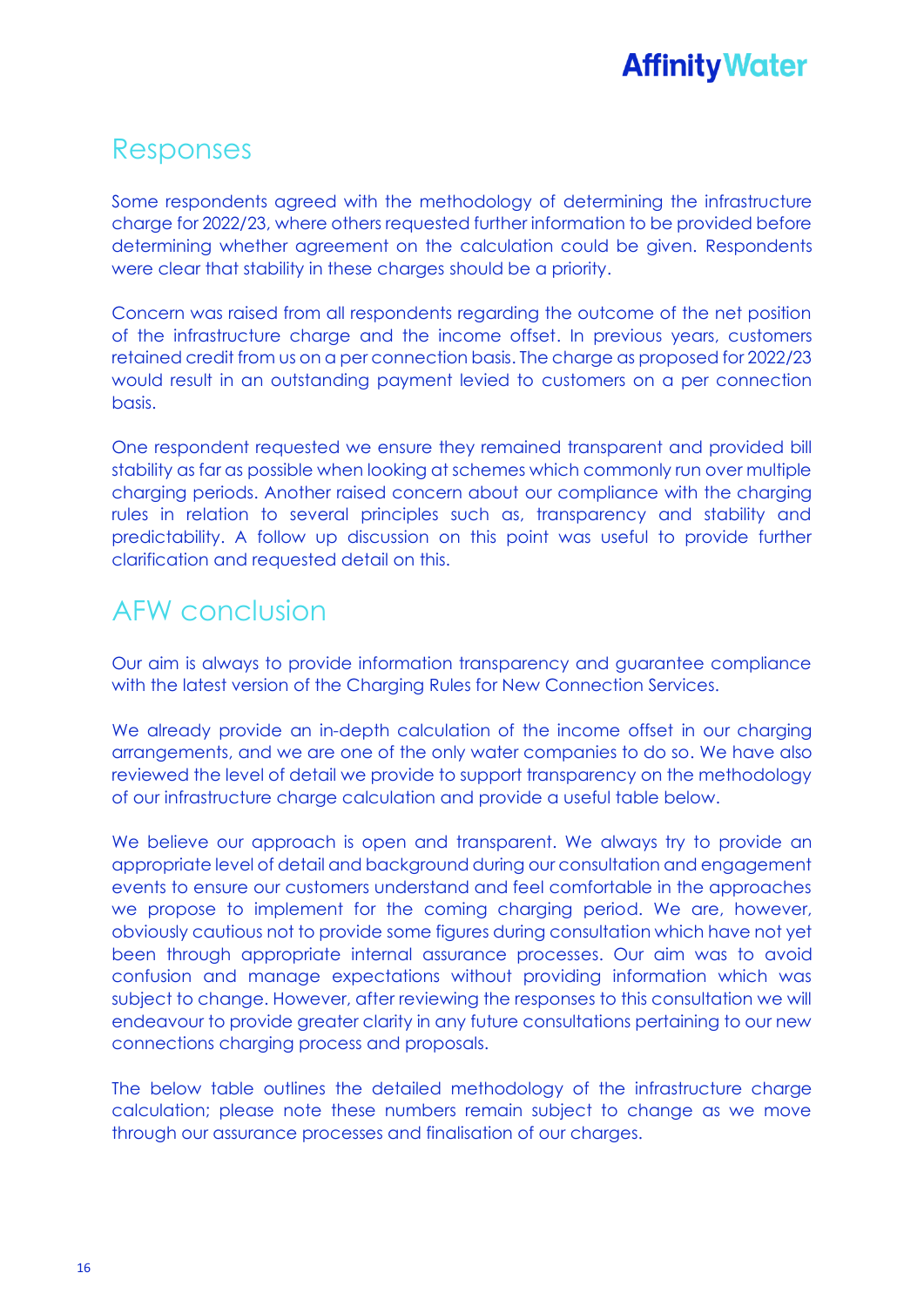| <b>Proposed Infrastructure Charge - 22/23</b>                         | £365.82        |
|-----------------------------------------------------------------------|----------------|
| CPIH - Predicted November 21 @ 4.5%                                   | £15.75         |
| <b>Proposed Infrastructure Charge</b>                                 | £350.07        |
| Total connections in forward 5 year period                            | 79,050         |
| Total cost of Network Reinforcement (growth) in forward 5-year period | £27,672,822.10 |

Since publishing our consultation we have undertaken further review of our connections forecast, takin into consideration an additional two months' worth of data from 21/22. In addition, we have completed a further review of the total cost of our network reinforcement work forecasted over the next five years. Although the calculation approach is no different from that which we originally consulted upon, the subsequent changes from the reviews have resulted in a lower forecasted infrastructure charge for 2022/23, as indicated in the table above. In our charging arrangements the value will be rounded to the nearest pound for ease.

### Income offset

We are required to maintain a balance between the contribution developer customers make and household customers for the provision of infrastructure. To maintain that balance, an income offset value was used between 2018 and 2020 to reduce the charge for developer customers on requisition of water mains. In 2019, Ofwat published a consultation on widening this to SLPs, NAVs and customers completing connections to existing mains. As a result of the subsequent charging rule changes, to comply, we moved the income offset to the infrastructure charge, which was paid by every customer type and applied it against each new connection for a supply of water to the premises connected to a water main, where an infrastructure charge is applicable.

During last year's charging arrangements consultation, we simplified the process of applying infrastructure charges and income offset so that this was provided at the point of the cost-advice generation; removing the need for consolidation payments upon completed connection and scheme finalisation. We propose to maintain this process through 22/23 under the view that it provides the best customer experience and remains the most appropriate.

Following a review of best practice, we propose to use the following methodology for calculating the income offset to maintain the balance of changes as required under the Charging Rules.

| <b>Step Number</b> | 22/23 Proposed Methodology                                   |
|--------------------|--------------------------------------------------------------|
|                    |                                                              |
|                    | Identify mains cost forecast for 21/22                       |
| 2                  | <b>Identify the % self-lay onsite works based on 20/21 %</b> |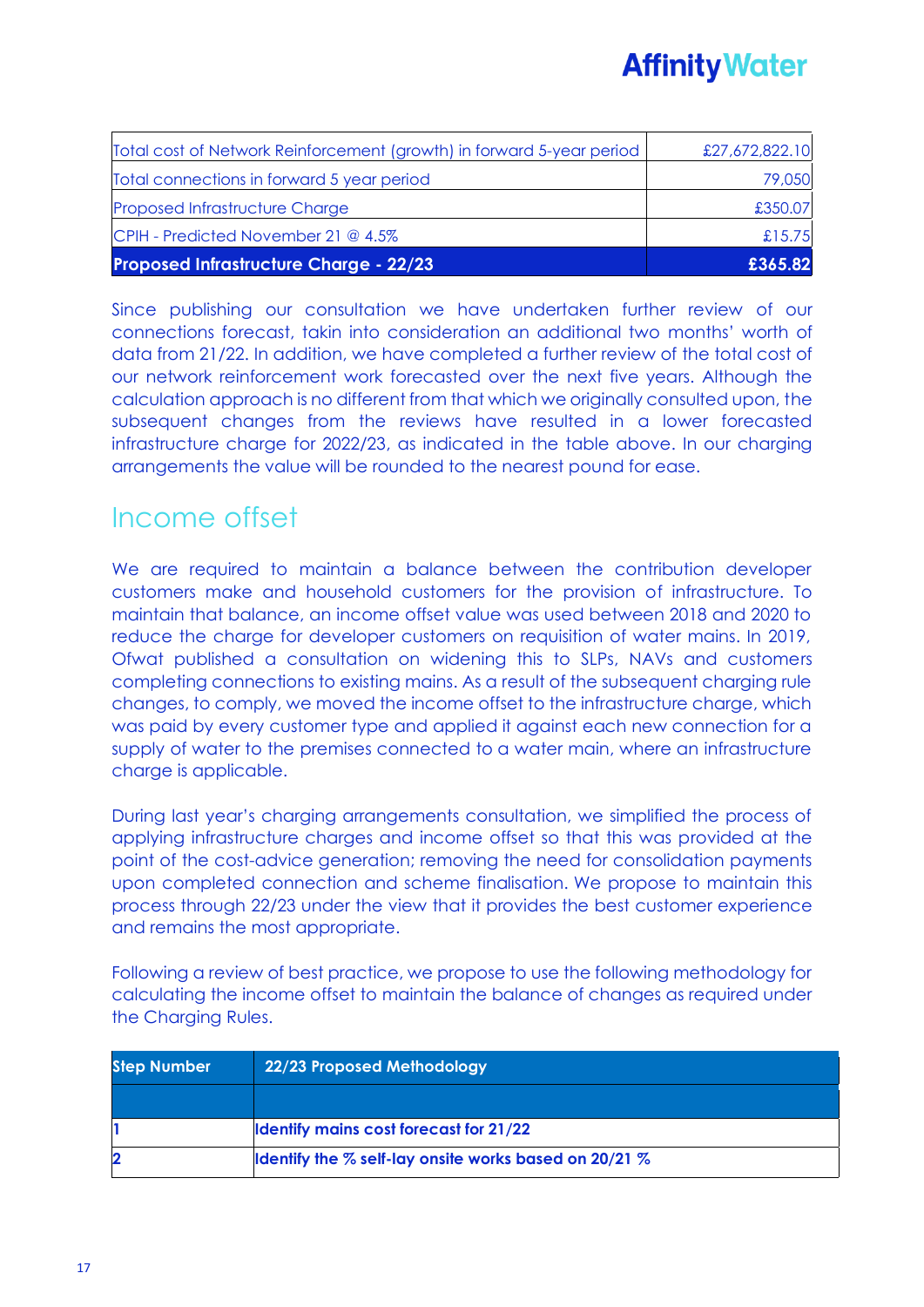![](_page_17_Picture_0.jpeg)

| З | <b>Calculate the total main laying cost</b> (Forecast / remaining % Self-Lay works)                                   |  |  |  |
|---|-----------------------------------------------------------------------------------------------------------------------|--|--|--|
| 4 | <b>Identify the Affinity contribution pre 2020</b> @ 90% of total costs to ensure balance<br>of charges is considered |  |  |  |
| 5 | <b>Forecast connections for 22/23</b>                                                                                 |  |  |  |
| 6 | <b>Calculate the income offset</b> (Affinity contribution/forecast connections +<br>inflation)                        |  |  |  |

In turn, our indicative income offset figures are illustrated below:

| Income Offset 21/22 | Indicative Income Offset 22/23 |
|---------------------|--------------------------------|
| £387                | £324                           |

### Questions on income offset for 2022/23

Q8) Do you agree with the approach for the income offset calculation?

### Responses

Most respondents agreed with the methodology of determining the income offset for 2022/23, where some requested further information to be provided before determining whether agreement on the calculation could be given. Support for the methodology of the income offset calculation was not without disappointment in the reduction of the overall net position of the infrastructure charge and the income offset.

One respondent referenced the need for the balance of charges to be maintained using more historic information than that which was provided during consultation, questioning compliance with the charging rules.

### AFW conclusions

We will continue to publish a detailed version of the income offset within our charging arrangements, the next of which are due to be published by 1st February 2022. We are currently one of the only water companies to provide this information in our charging arrangements. We will ensure we take action to establish greater communication of our calculation for the income offset prior to the publication of our new connection charges.

We understand that during consultation processes, detail is important. As such, below is an expanded version of the calculation table we included in our engagement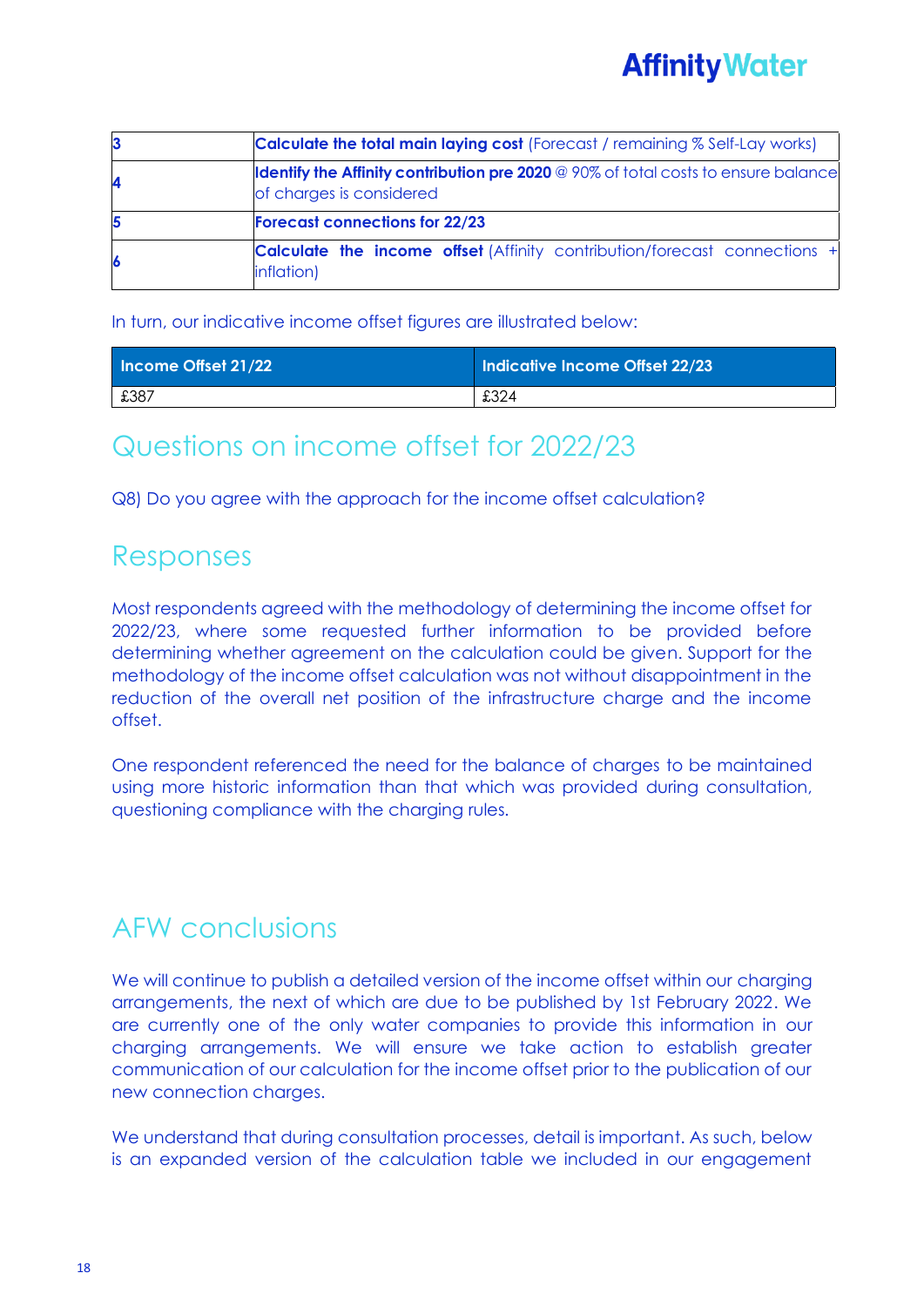event and consultation paper. We will endeavour to provide this earlier in the consultation period in the future.

| <b>Row</b> | <b>Description</b>                                                           | <b>Calc</b>    | % Uplifts |                      |
|------------|------------------------------------------------------------------------------|----------------|-----------|----------------------|
|            |                                                                              |                |           | <b>Excluding VAT</b> |
| A          | Mains cost forecast 21/22                                                    |                |           | £3,219,480.00        |
| B          | % self-lay onsite works based on 20/21<br>(Avg across connections and mains) |                |           | 31.5%                |
| C          | <b>Total main laying cost</b>                                                | $=A/(1-B)$     |           | £4,699,970.80        |
| D          | Affinity contribution @90% (pre-April 2020)                                  | $=C*90%$       |           | £4,229,973.72        |
| Е          | Forecasted connections for 22/23                                             |                |           | 14,370               |
| F          | Calculated income offset                                                     | $=$ D/E        |           | £294.37              |
| G          | <b>CPIH</b>                                                                  |                | 4.5%      | £13.25               |
| н          | <b>Proposed income offset</b>                                                | $=$ $F^*(1+G)$ |           | £307.61              |

After discussions with our customers and reviewing the feedback from our consultation we have completed two cross-check calculations on our income offset approach to ensure we broadly maintain the historic balance of charges. All our calculations and methodology decisions will be reviewed and verified by several layers of internal and thorough external assurance processes over the next few months.

The first check determines what the forecasted income offset value for 2022/23 should be if the average total income offset as a percentage of the total main laying cost was maintained from 2018/19 to 2021/22. Each year uses actuals for total main laying cost, income offset value and connections which in turn is used to calculate the total income offset as a percentage of the total main laying cost. The average percentage for all historic years was compared against the forecasted income offset. This indicated our income offset should be higher than that originally outlined at our engagement event and in our consultation paper.

The second check aims to balance the total forecasted income offset as a percentage of the forecasted total cost of developer services work inclusive of connections, mains requisitions and gross network reinforcement in line with historic actuals back to 2018/19. This check to ensure our income offset broadly maintains the historic balance of charges also indicated the value for 2022/23 should be higher than that originally outlined at our engagement event and in our consultation paper.

As a result of this work, we are proposing a higher income offset value for 2022/23 moving from £307.61 to £348.63. To note, these values remain subject to change until our final charges are published in 2022.

### **Transitional arrangements**

We appreciate that the introduction of new charging regimes can add complexity from an administrative perspective for many of our developer customers. We are keen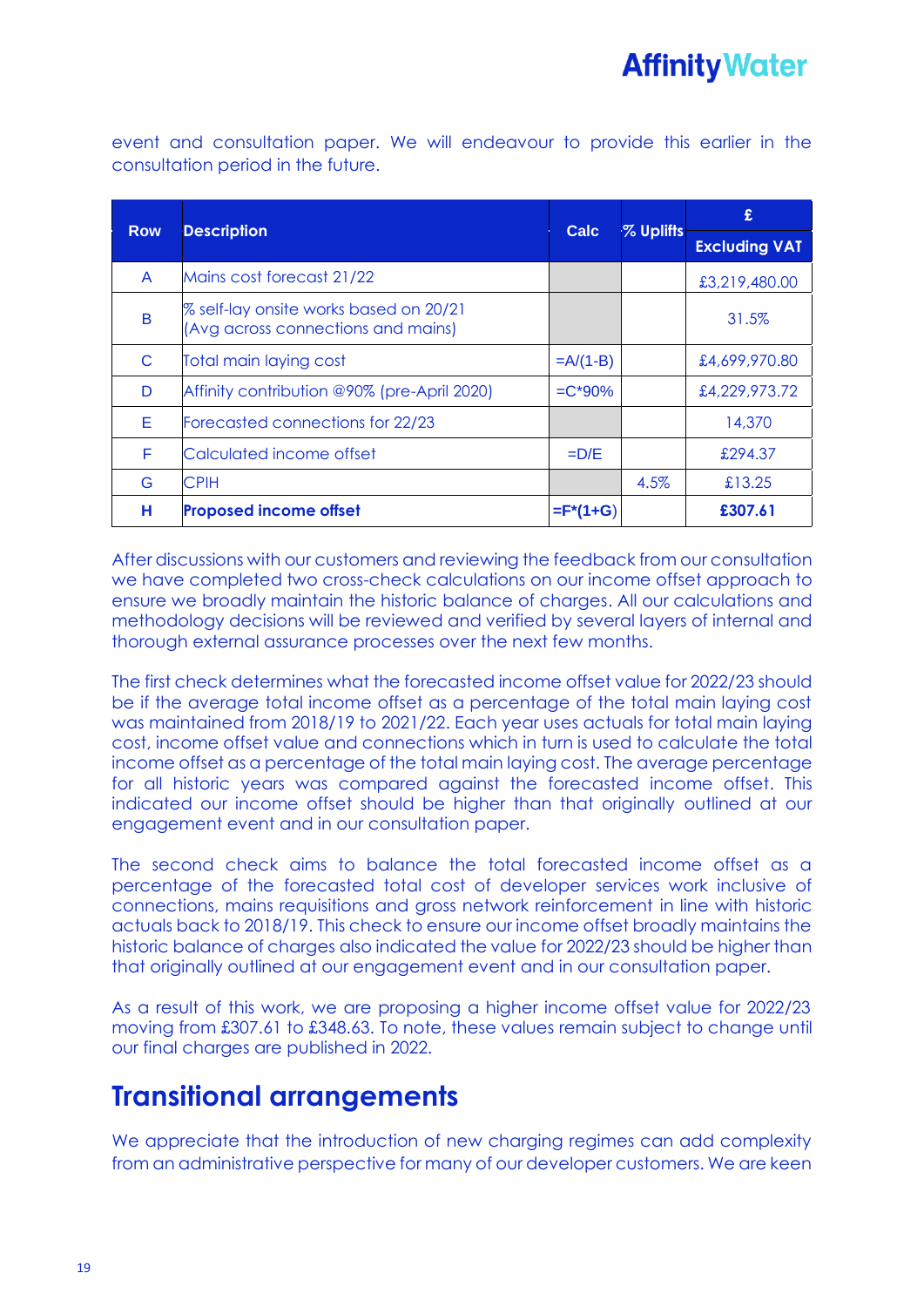to seek your views on this area to ensure we are doing as much as possible to simplify the process of moving to a new charging year.

As a result of the consultation we held last year, for 21/22 charges, we introduced:

- Provision of dual cost advice (customer receipt of multiple documents for the same works based on two different years' charges) between 1st February – 31st March.
- Extended validity period increasing from 120 to 180 days for cost advice documents issued between 31st January – 31st March.

![](_page_19_Figure_5.jpeg)

Our 2022/23 charges will be published by 1st February 2022. Although our new charges will come into effect for work commencing on or after 1st April 2022, we understand that some schemes will be at different stages of the scheme lifecycle. Our aim is to continue to provide you with useful, easy to use tools and helpful options all whilst improving your experience with us.

For our 22/23 charges, we propose the following approach:

- Maintenance of the 180-day validity period
- Maintenance of the provision of dual cost advice documents
- Simplification of the timeline for provision of dual cost advice documents and the start from which the 180-day validity period begins by using a single start date of 1st February in any given year.

### Questions on transitional arrangements for 2022/23

Q9) Do you agree with our approach to transitional arrangements?

Q10) To what extent do you support the provision of dual cost advice documents? If so, how can we improve this?

### Responses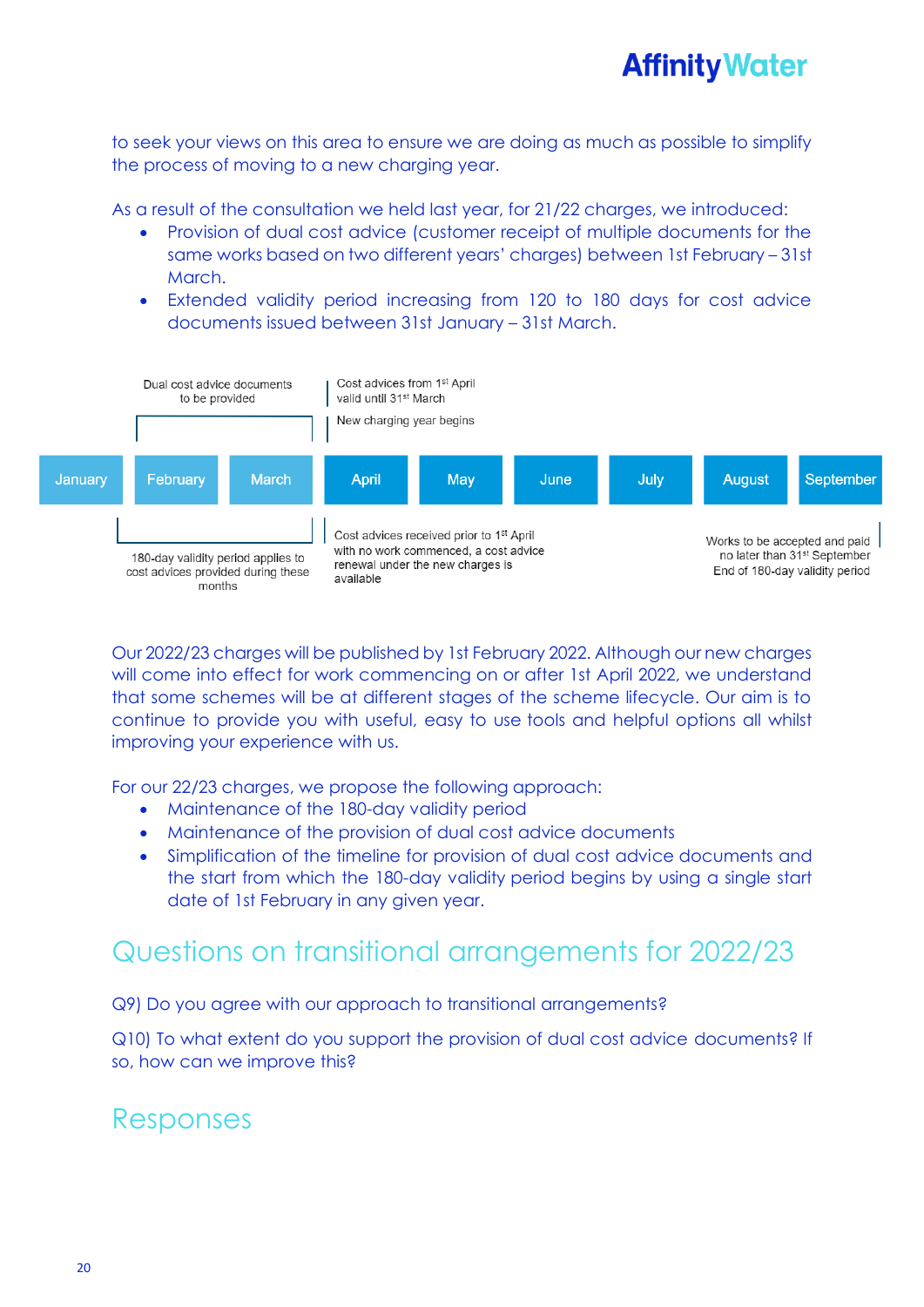![](_page_20_Picture_0.jpeg)

Respondents were supportive of the simplicity of our transitional arrangements proposed in our consultation, however, one respondent did raise several queries regarding the transition of work schemes with longer durations and the application of mains costs, services, infrastructure, and income offset charges over an extended period of time.

One respondent requested a review of the 180-day validity period and the months at which it is applied, namely for cost advice documents provided through February and March. It was suggested that there should be a rolling 180-day validity period for all quotations prior to February, whereby the expiration of the validity of the quote is accepted as the latter of the two options, either the 180-day period or the end of the charging year as currently used for all cost advice documents provided outside of February or March.

Respondents supported the provision of dual cost advice documents where it provided customers with the option of selecting a lower quotation for their applied scheme of works. However, where the activities to develop the ability to provide this dual cost advice service were at a greater additional cost for customers, one respondent was clear this functionality would not be supported.

One respondent outlined that although the provision of dual cost advice documents was beneficial to smaller customers, particularly those who did not have organisational processes to adhere to, a gap remains in providing greater flexibility for those larger sized customers where works are requested prior to 1st February and the limited validity period applies.

### AFW conclusions

We are pleased that in general there is support for the simplicity of our approach to transitional arrangements. We understand the need for greater clarification regarding schemes that bridge multiple charging years. In our 2022/23 publication we will aim to include additional clarification around the specific application and expectations of the usage of charges to schemes which are expected to be completed over a longer time frame.

We would like to assure our customers that the dual cost advice offering does not significantly impact our charges as it is a small sub-section of our annual charges system update. However, we are grateful for this insight, and we will continue to monitor the cost of this service.

After reviewing the latest release of the Charging Rules for New Connection Services, particularly paragraph 49 which refers to the validity period of quotations provided by the incumbent to its customers we are confident that the structure of our proposed approach and the application of the 180-day validity period throughout February and March is suitable and compliant.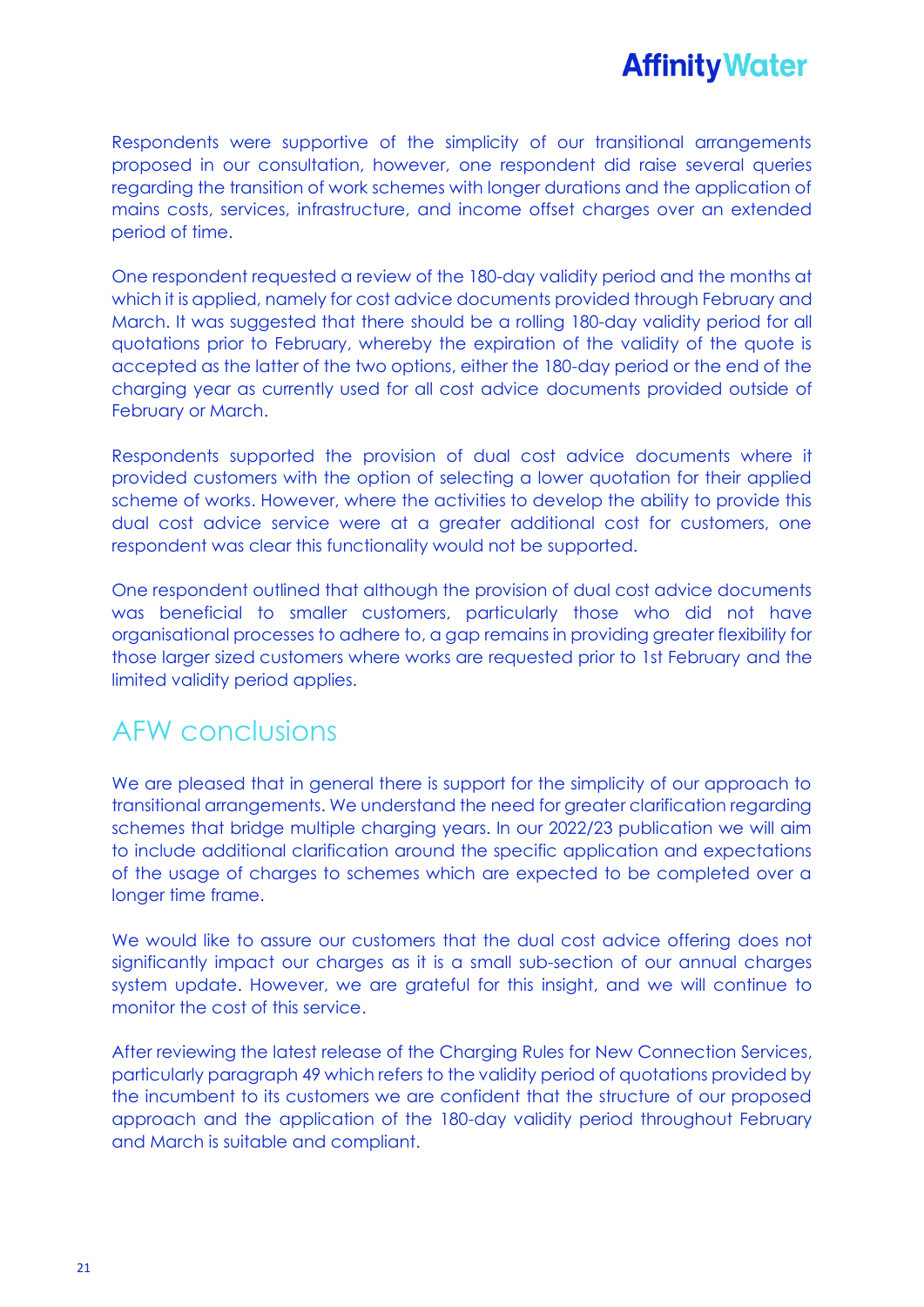We will be pleased to consider a rolling 180-day validity period for the next charging period of 2023/24. The complexity associated with required system changes and impact analysis has not been considered for 2022/23 and if required, may inadvertently increase the resulting charges for 2022/23. We do not believe this is in the best interests of our customers at this time.

We are reviewing how we may enhance our customers' experience and develop proactive helpful milestones during the validity period. We are exploring additional notification processes to ensure we clearly communicate to our customers the remaining time left on their quote validity.

In addition to improved communication and visibility of the quotation validity period, our aim is to:

- Update our developer services website to improve customer usability and more clearly communicate important notice information
- Review the information provided on our cost advice documents to ensure we clearly identify key information surrounding expected future cost increases
- Hold a February customer engagement event to inform customers on the finalised 2022/23 charges and build upon this consultation informing customers of expected increases for the next charging year
- Publish a customer newsletter early in the new year outlining forecasted cost increases and expected impacts

We are pleased to see that our efforts to provide open, clear, and transparent communication with our customers is working to allow for greater understanding of our charges.

### **Traffic management charges**

We want to continue to ensure our customers can easily identify all potential charges associated with their projects prior to applying to us. Last year, we separated out our traffic management charges from our construction charges to ensure maximum transparency of costs, but also to ensure fairness in the way the charge was applied at a scheme level. We want to build on this for 22/23.

| <b>Traffic Management Charge</b>     | Indicative Charge 22/23 |
|--------------------------------------|-------------------------|
| 2-Way Traffic Lights (Automated)     | £861                    |
| 3-Way Traffic Lights (Automated)     | £1,056                  |
| 4-Way Traffic Lights (Automated)     | £1,251                  |
| 1 person - Manually Operated Stop/Go | £1,190                  |
| 2 person – Manually Operated Stop/Go | £1,785                  |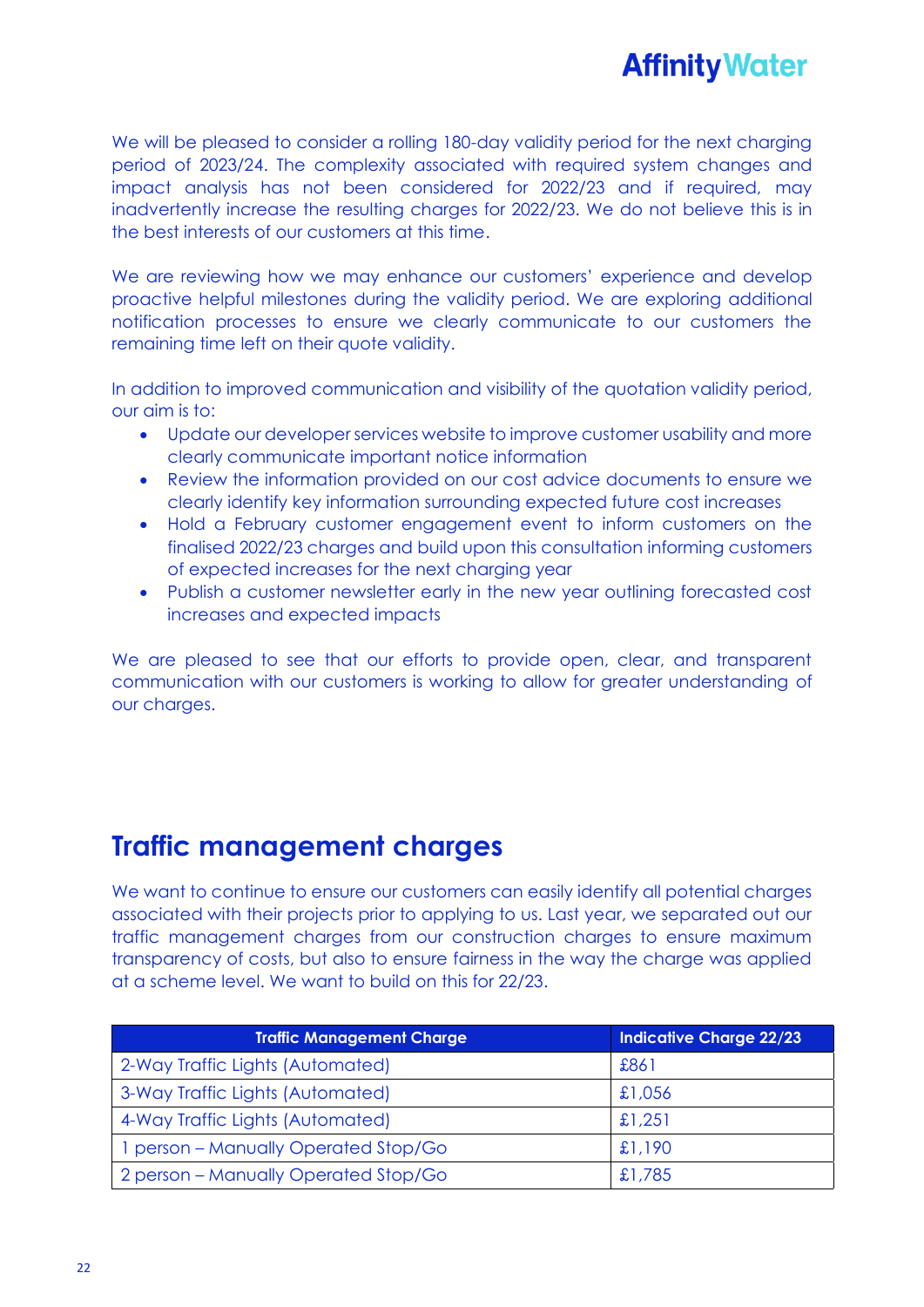| <b>Contract Contract Contract Contract Contract</b><br><b>Closure</b><br>. | 384 |
|----------------------------------------------------------------------------|-----|
|                                                                            |     |

We propose to simplify the road closure charges into a single average charge whilst still maintaining the inclusion of council TTRO charges, which were implemented as a result of last year's consultation.

Our position on additional case-by-case costs incurred in relation to lane rentals, bus stop suspensions and parking suspensions will remain as a reconciliation of the upfront fixed costs to ensure all costs are appropriately recovered.

### Questions on traffic management for 2022/23

Q11) Do you agree with our approach to setting traffic management charges?

### Responses

Most respondents supported the proposed approach of maintaining a simple and easy to understand suite of traffic management charges and recognised the impacts such charges can have on smaller one-off connections.

Clarification has been requested to be provided in relation to when each traffic management charges would be incurred so that customers can more easily and accurately estimate the cost of potential schemes.

One respondent suggested a new and open discussion between self-lay providers and/or their representatives and us, to be organised in relation to the inclusion of selflay providers and their ability to utilise our streetworks noticing arrangements.

### AFW conclusions

We are pleased to see that our efforts to provide simple, clear, and transparent communication with our customers is working to allow for greater understanding of our traffic management charges.

We are currently undertaking works to develop our cost estimator tool in which it includes a brief guide on which traffic management costs ought to be applied to the scheme being estimated. We are pleased to see that our project is in line with the needs of our customers, and we hope that this helps to provide greater clarification of the application of our charges. We are expecting this tool to be live in December 2021.

With regards to the sharing of our street opening noticing arrangements with our selflay provider customers, we understand that this is currently on the agenda as a wider